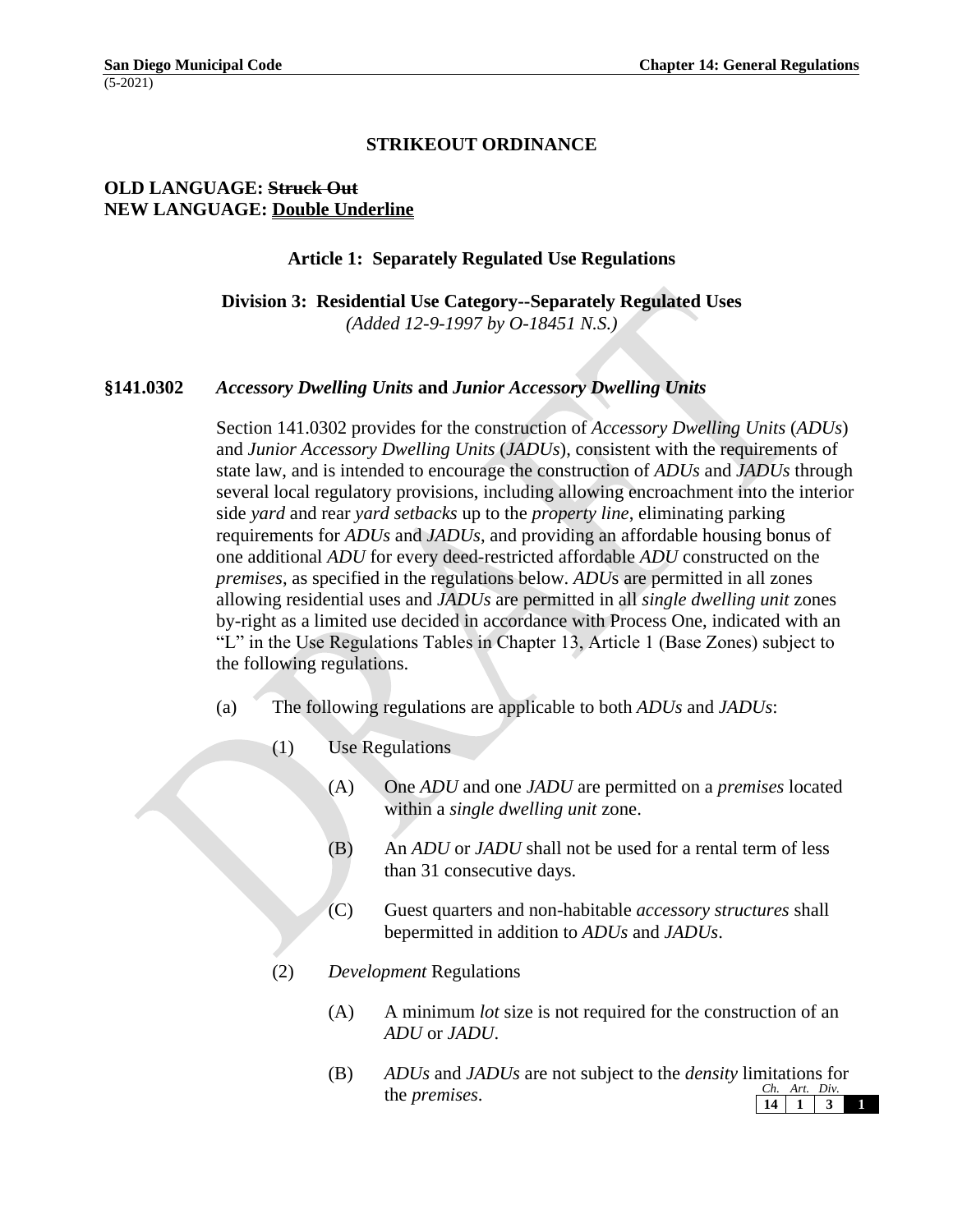- (C) The *gross floor area* of an *ADU* and *JADU* shall be included in the *floor area ratio* for the *premises*.
- (D) The following *setback* allowances are applicable*:*
	- (i) Conversion of existing *structure* to an *ADU* or *JADU*. No *setback* is required for an existing *dwelling unit* or *accessory structure* that is converted to an *ADU* or *JADU*, or to a portion of an *ADU* or *JADU.* An *ADU* or *JADU* that is constructed in the same location and to the same dimensions as an existing *structure* may continue to observe the same *setbacks* as the *structure*  it replaced.
	- (ii) New *ADU* and *JADU structures*. New *ADU* and *JADU structures* must comply with the front *yard* and *street*  side *yard setbacks* of the zone. New *ADU* and *JADU structures* may encroach into the required interior side *yard* and rear *yard setbacks* up to the *property line* to accommodate construction of the *ADU* or *JADU*.
- (E) *ADUs* and *JADUs* shall not be required to provide fire sprinklers if they are not required for the primary *dwelling unit*. When located on a *premises* where the primary *dwelling unit* is protected with an automatic fire sprinkler system in accordance with Section R313 of the California Residential Code, an *ADU*  or *JADU* shall be protected with an automatic fire sprinkler system.

## (3) Parking Regulations

- (A) No on-street parking spaces or *off-street parking spaces* are required for *ADUs* and *JADUs*. If the *applicant* chooses to provide *off-street parking spaces* for *ADUs* and/or *JADUs* located on the *premises*, those spaces shall comply with the following:
	- (i) *Off-street parking spaces* may be located in any configuration, may be within the *setback* areas, and may include tandem spaces or mechanical lifts.
	- (ii) *Off-street parking spaces* shall be located within *hardscape* areas and shall comply with the minimum standards and guidelines to provide safe and efficient means of vehicular access to the *lot*.

| Ch. Art. Div. |  |
|---------------|--|
|               |  |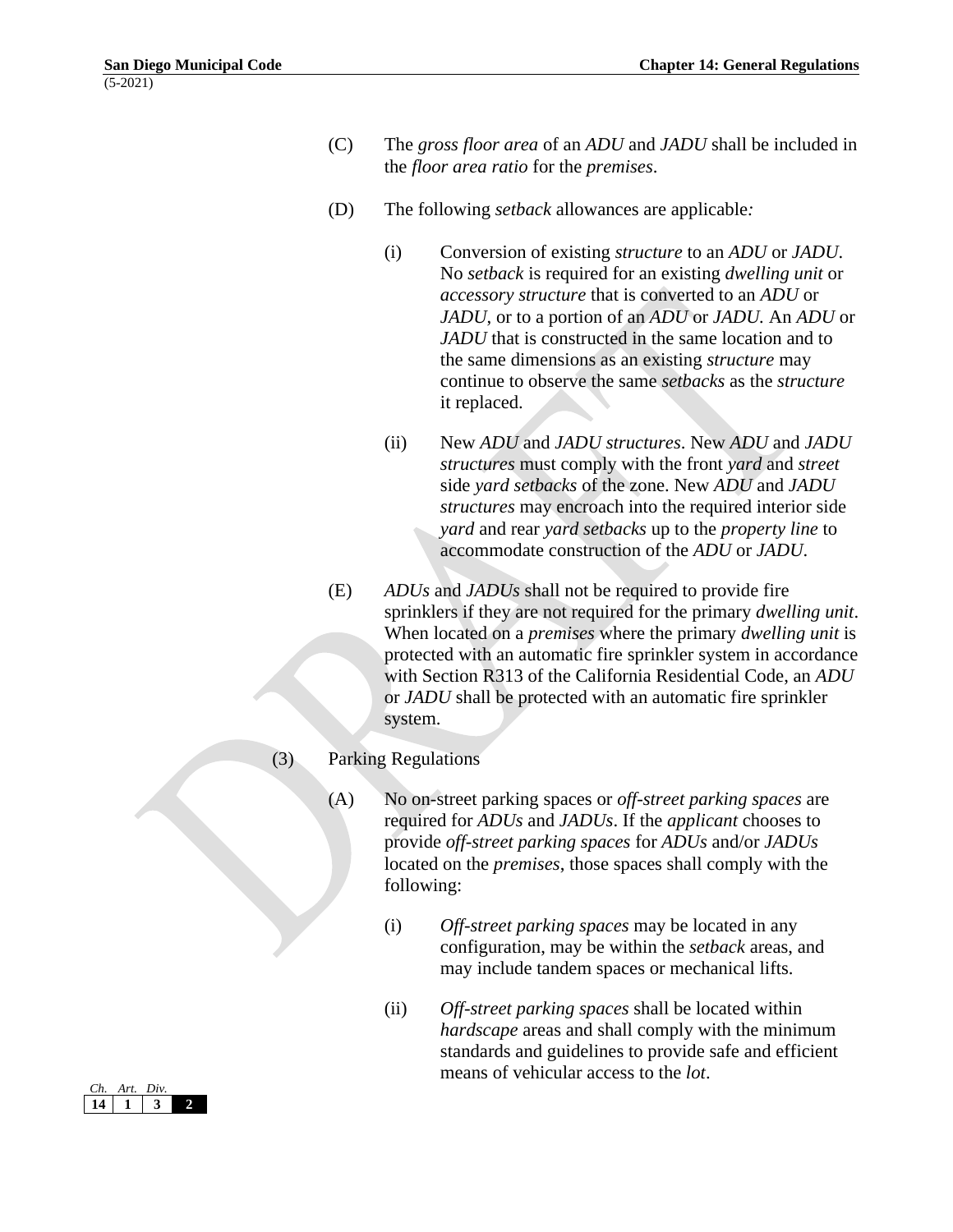- (B) When a garage, carport, or covered parking *structure* is demolished in conjunction with the construction of an *ADU* or *JADU*, or converted to an *ADU* or *JADU*, replacement of those *off-street parking spaces* is not required.
- (4) Development Impact Fees for *ADUs* and *JADUs* shall comply with Section 142.0640(b).
- (b) In addition to the requirements in Section  $141.0302(a)$ , the following additional regulations are applicable to *ADUs*:
	- (1) Use Regulations
		- (A) The *record owner* is not required to live on the same *premises*  as the *ADU.*
		- (B) The *ADU* may not be sold or conveyed separately from the primary *dwelling unit* unless all of the following apply:
			- (i) The *ADU* was built or developed by a qualified nonprofit corporation. For the purposes of Section  $141.0302(b)(1)(B)(i)$ , a qualified nonprofit corporation means a nonprofit corporation organized pursuant to Section  $501(c)(3)$  of the Internal Revenue Code that has received a welfare exemption under Section 214.15 of the California Revenue and Taxation Code for properties intended to be sold to low-income families who participate in a special no-interest loan program.
			- (ii) There is an enforceable restriction on the use of the *premises* on which the *ADU* is located pursuant to a recorded contract between the qualified buyer and the qualified nonprofit corporation. For the purposes of Section  $141.0302(b)(1)(B)(ii)$ , a qualified buyer means *very low income*, *low income*, *median income,* or *moderate income* households, as specified in Table 141-03A.

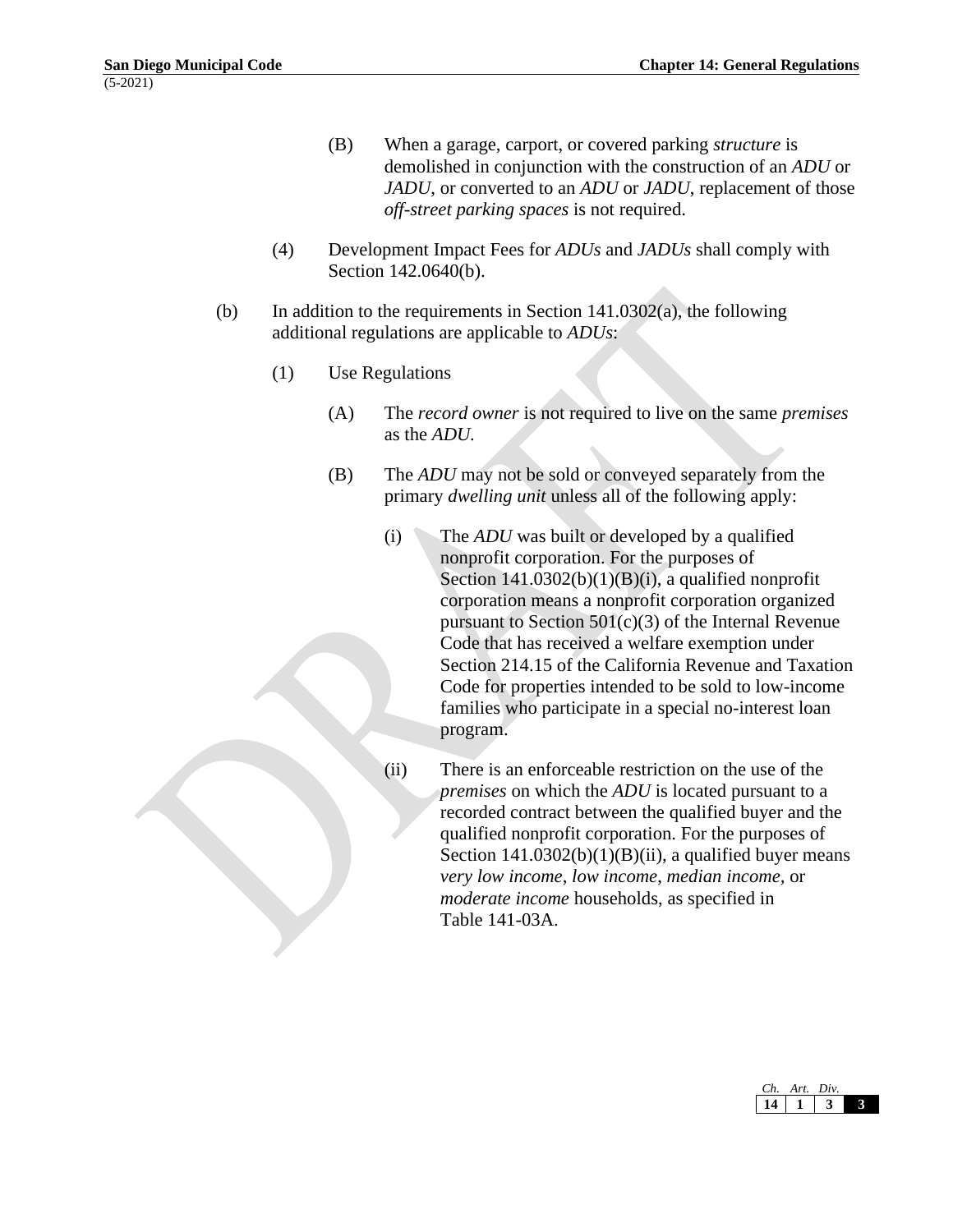- (iii) The *lot* where the *ADU* is located is held pursuant to a recorded tenancy in common agreement that includes an allocation to each qualified buyer of an undivided, unequal interest in the *lot* based on the size of the *ADU* each qualified buyer occupies; a repurchase option that requires the qualified buyer to first offer the qualified nonprofit corporation to buy the property if the buyer desires to sell or convey the property; a requirement that the qualified buyer occupy the property as the qualified buyer's principal residence; and affordability restrictions on the sale and conveyance of the property that ensure the property will be preserved for *very low income, low income, median income* or *moderate income* households for 45 years for owner-occupied housing and will be sold or resold to a qualified buyer.
- (iv) A grant deed naming the grantor, grantee, and describing the property interests being transferred shall be recorded with the County. A Preliminary Change of Ownership Report shall be filed concurrently with this grant deed pursuant to Section 480.3 of the Revenue and Taxation Code.
- (v) If requested by a utility providing service to the primary residence, the *ADU* has a separate water, sewer, or electrical connection to that utility.
- (2) *Development* Regulations for *ADUs*
	- (A) *ADUs* shall be permitted in all zones allowing residential uses, consistent with the Use Table of the applicable base zone.
	- (B) No more than one *ADU* shall be permitted on a *premises* with an existing or proposed *single dwelling unit*.
	- (C) *ADUs* located on a *premises* with an existing or proposed *multiple dwelling unit* shall be permitted as follows:
		- (i) The number of *ADUs* permitted within the habitable area of an existing *multiple dwelling unit structure* is limited to 25 percent of the total number of existing *dwelling units* in the *structure*, but in no case shall be less than one *ADU*; and

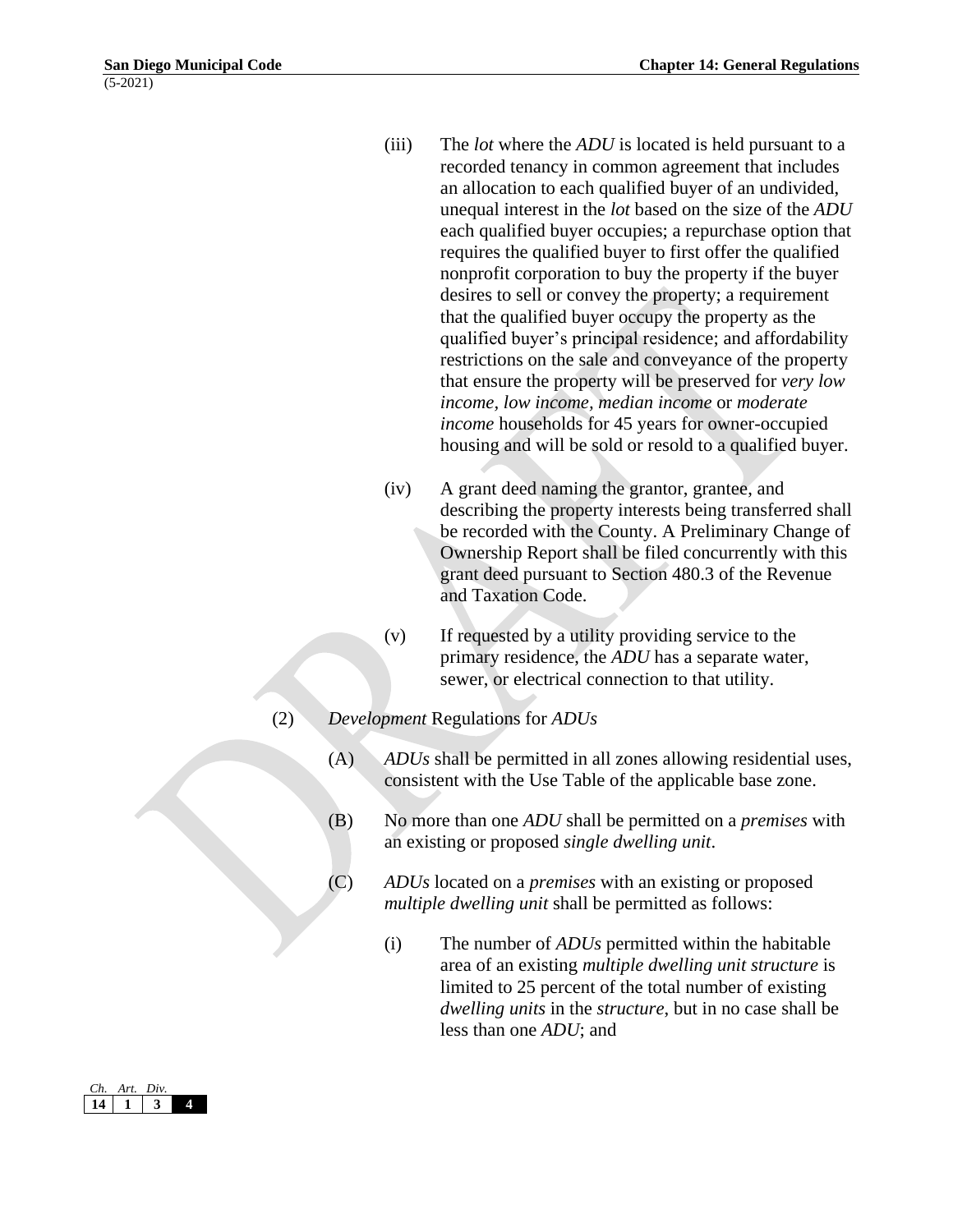- (ii) Two *ADUs* that are detached from an existing *multiple dwelling unit structure* are permitted; and
- (iii) There is no limit on the number of *ADUs* permitted within the portions of existing *multiple dwelling unit structures* that are not used as livable space, including storage rooms, boiler rooms, passageways, attics, basements, or garages, if each *ADU* complies with state building standards for *dwelling units*.
- (D) An *ADU* with a *gross floor area* of 800 square feet shall be permitted on a *premises* with an existing or proposed *dwelling unit* regardless of maximum *lot coverage,* maximum *floor area ratio*, and minimum open space requirements.
- (E) An *ADU* may be attached to, located within, or detached from an existing or proposed primary *dwelling unit,* including garages and habitable or non-habitable *accessory structures*.
- (F) The minimum *gross floor area* of an *ADU* shall not be less than 150 square feet. The maximum *gross floor area* of an *ADU* shall not exceed 1,200 square feet. An *ADU* constructed within an existing *dwelling unit* or *accessory structure* may construct an additional 150 square feet for ingress and egress only.
- (G) *ADU* Bonus for Affordable *ADUs*. One additional *ADU* shall be permitted for every *ADU* on the *premises* that is set aside as affordable to *very low income*, and *low income*, and *moderate income* households for a period of not less than 10 years, or as affordable to *moderate income* households for a period of not less than 15 years, guaranteed through a written agreement, and a deed of trust securing the agreement, entered into by the *applicant* and the President and Chief Executive Officer of the San Diego Housing Commission.
	- (i) There is no limit on the number of bonus *ADUs* within a *transit priority area*.
	- (ii) One bonus *ADU* is permitted outside a *transit priority area*.

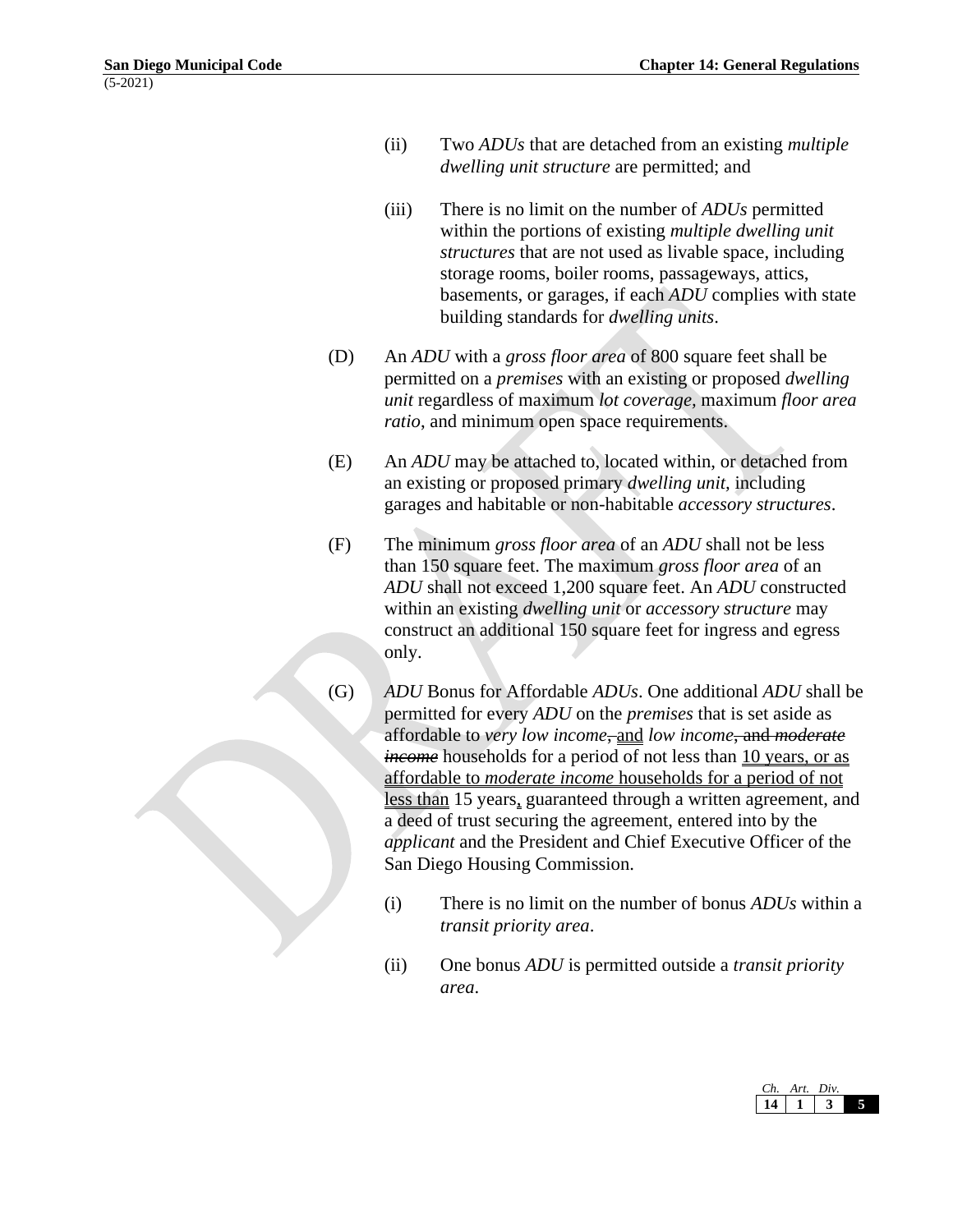(iii) For *ADUs* to be counted as affordable and meet the requirements of this Section 141.0302(b)(2)(G), the qualifying criteria in Table 141-03A shall be met.

|                                                | <b>Rental ADUs</b>                                                                                                  | For-Sale <i>ADUs</i> <sup>1</sup>                                                                                   |  |  |
|------------------------------------------------|---------------------------------------------------------------------------------------------------------------------|---------------------------------------------------------------------------------------------------------------------|--|--|
|                                                | shall be affordable,<br>including an allowance<br>for utilities, at a rent that<br>does not exceed:                 | shall be affordable at an<br>affordable housing cost<br>that does not exceed:                                       |  |  |
| <b>Very Low</b><br><b>Income</b><br>households | 30 percent of 50 percent of<br>the area median income, as<br>adjusted for family size<br>appropriate for the unit.  | 30 percent of 50 percent of<br>the area median income, as<br>adjusted for family size<br>appropriate for the unit.  |  |  |
| <b>Low Income</b><br>households                | 30 percent of 60 percent of<br>the area median income, as<br>adjusted for family size<br>appropriate for the unit.  | 30 percent of 70 percent of<br>the area median income, as<br>adjusted for family size<br>appropriate for the unit.  |  |  |
| <b>Moderate</b><br><i>Income</i><br>households | 30 percent of 110 percent<br>of the area median income,<br>as adjusted for family size<br>appropriate for the unit. | 35 percent of 110 percent<br>of the area median income,<br>as adjusted for family size<br>appropriate for the unit. |  |  |

## **Table 141-03A Qualifying Criteria for Affordable** *ADU* **Bonus**

## **Footnotes for Table 141-03A**

- (1) For-sale *ADUs* are subject to the requirements of Section 141.0302(b)(1)(B).
- (c) In addition to the requirements in Section 141.0302(a), *Junior Accessory Dwelling Units* are subject to the following additional regulations:
	- (1) Use Regulations
		- (A) The *record owner* is required to live on the same *premises* as the *JADU*.

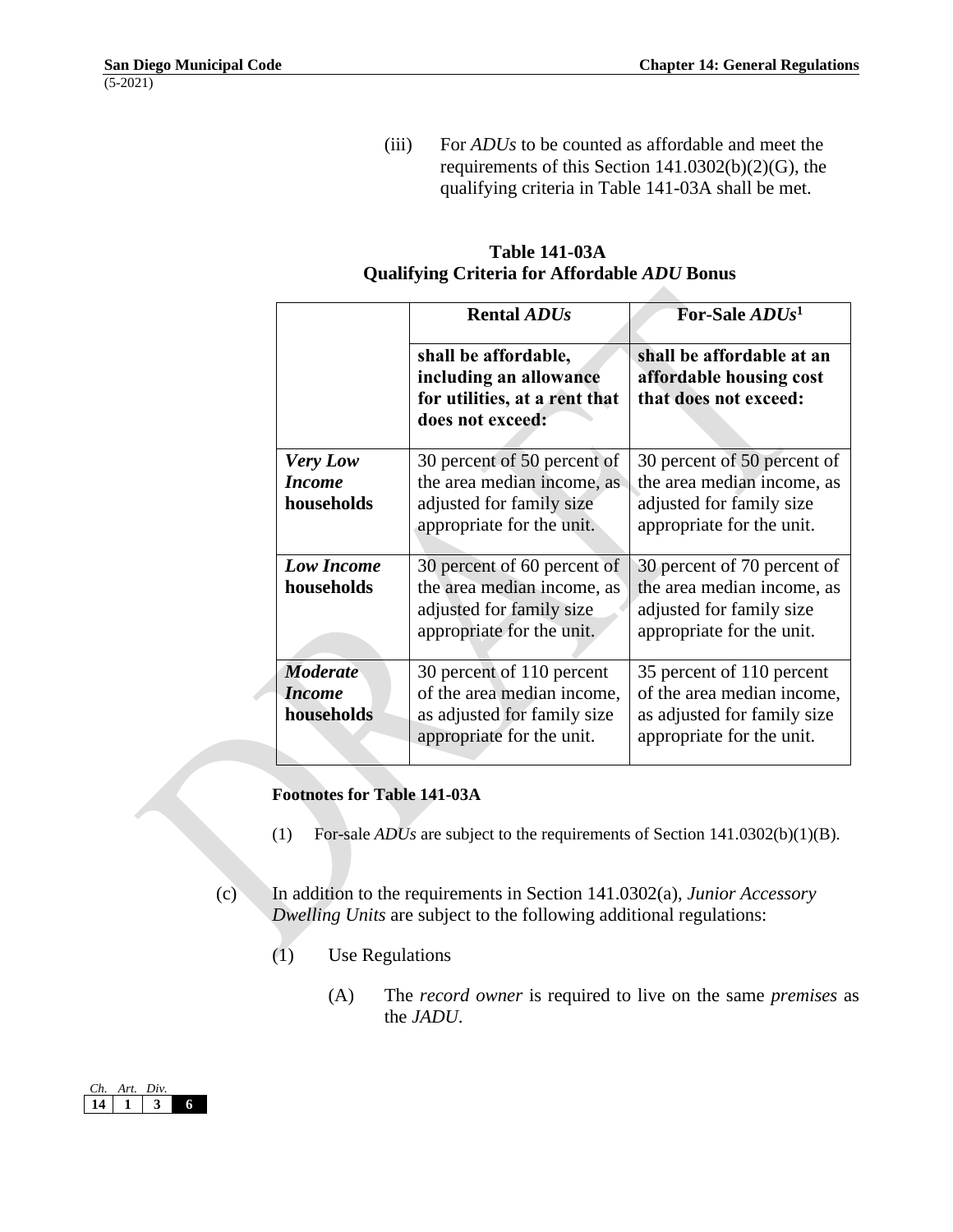- (B) The *JADU* may not be sold or conveyed separately from the primary *dwelling unit*.
- (C) Before a Building Permit may be issued for a *JADU*, the *record owner* shall enter into an agreement with the City in a form that is approved by the City Attorney. The agreement shall include the following provisions: the *JADU* may not be sold or conveyed separately from the primary *dwelling unit*; the agreement may be enforced against future purchasers; and the *record owner* shall reside on the *premises*. The City shall submit the agreement to the County Recorder for recordation. The agreement shall run with the land for the life of the *JADU*.
- (2) *Development* Regulations
	- (A) One *JADU* is permitted on a *premises* located within a *single dwelling unit* zone with an existing or proposed primary *single dwelling unit*.
	- (B) A *JADU* of not less than 150 square feet and not more than 500 square feet is permitted within an existing or proposed *single dwelling unit*, an attached or detached garage, or an *ADU*. A *JADU* constructed within an existing *structure* may construct an additional 150 square feet for ingress and egress only.
	- (C) A *JADU* shall have a separate exterior entry from the primary *dwelling unit* and shall provide a *kitchen* or an *efficiency kitchen*.

*("Accessory Dwelling Units* and *Junior Accessory Dwelling Units" added 10-30-2020 by O-21254 N.S.; effective 11-29-2020. Former Section 141.0302 "Companion Units, Junior Units, and Movable Tiny Houses" repealed.)*

**[Editors Note:** Amendments as adopted by O-21254 N.S. will not apply within the Coastal Overlay Zone until the California Coastal Commission certifies it as a Local Coastal Program Amendment.

Click the link to view the Strikeout Ordinance highlighting changes to prior language [http://docs.sandiego.gov/municode\\_strikeout\\_ord/O-21254-SO.pdf\]](http://docs.sandiego.gov/municode_strikeout_ord/O-21254-SO.pdf)

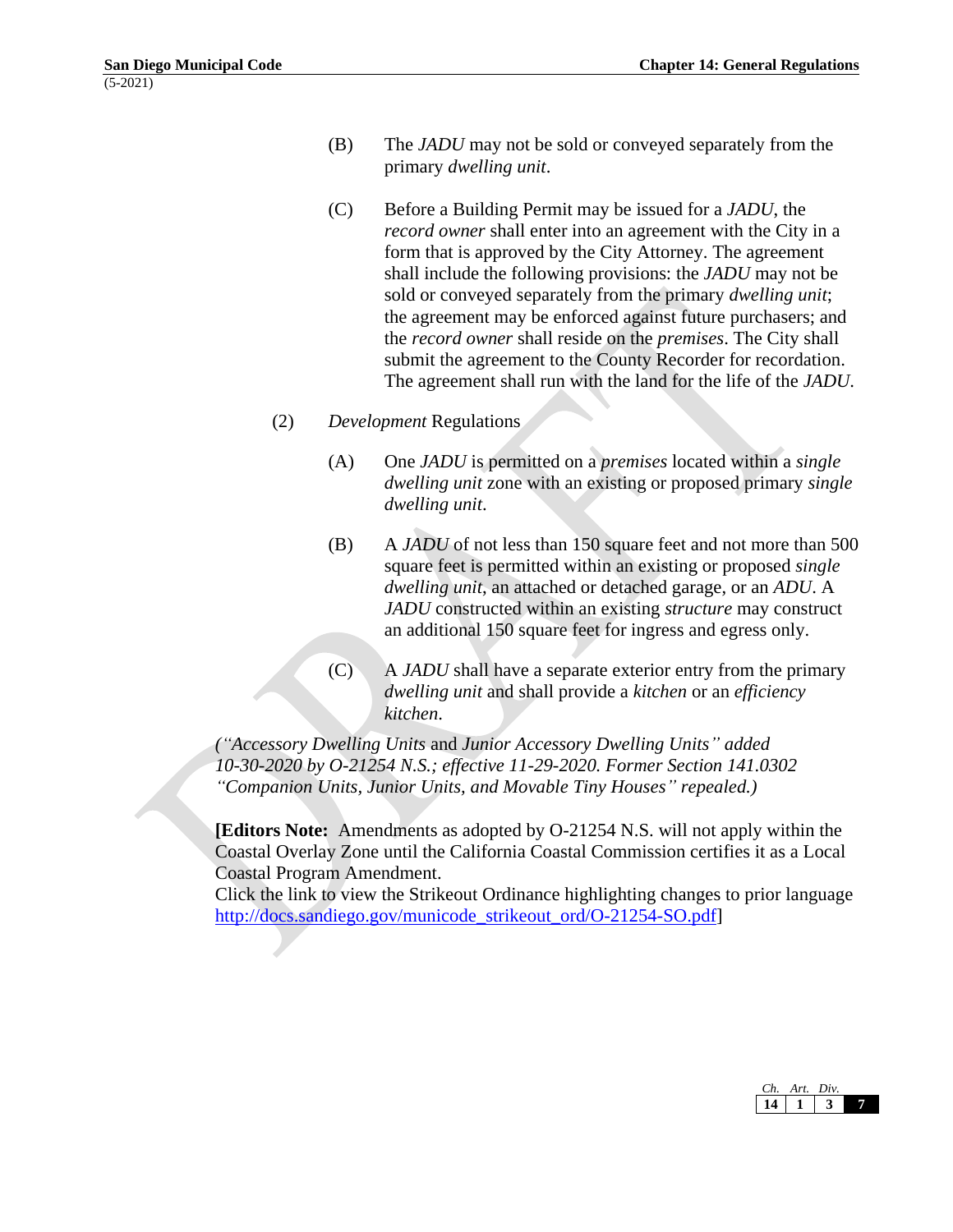## **§141.0303 Continuing Care Retirement Communities**

Continuing Care Retirement Communities (CCRCs) are licensed by the state as both a Residential Care Facility for the Elderly and a Skilled Nursing Facility, regulated under the California Health and Safety Code, and overseen by the California Department of Social Services. They provide residents with multiple living environments based on the changing level of care required by the resident. The communities typically provide independent living *dwelling units*, assisted living *dwelling units*, and convalescent and memory care rooms. A CCRC is a distinct residential use and should not be considered a sum of separate, multiple uses when determining compliance with permitted land uses.

CCRCs may be permitted with a Conditional Use Permit decided in accordance with Process Three, in the zones indicated with a "C" in the Use Regulations Tables in Chapter 13, Article 1 (Base Zones), or as a limited use in zones indicated with an "L" in the Use Regulations Tables in Chapter 13, Article 1 (Base Zones), subject to the following regulations.

- (a) CCRCs are not permitted in agricultural zones in *Proposition A Lands.*
- (b) Convalescent and memory care rooms shall, at a minimum, comply with California Code of Regulations Title 22, Division 6, Chapter 8 (Residential Care Facilities for the Elderly).
- (c) Parking areas shall be lighted for the safety of tenants. Lighting shall be of a design that deters vandalism. The location, type, and size of the proposed lighting fixtures shall be specified on the *development permit* application.
- (d) CCRCs shall be subject to the landscape regulations for commercial *development* in Table 142-04A.
- (e) As a distinct, separately regulated residential use, CCRCs are not subject to the *density* limitations of the applicable community plan and underlying base zone.

*("Continuing Care Retirement Communities" added 8-4-2016 by O-20704 N.S.; effective 8-27-2016. Former Section 141.0303 "Employee Housing" renumbered to Section 141.0304.) (Amended 1-8-2020 by O-21164 N.S.; effective 2-9-2020.)* 

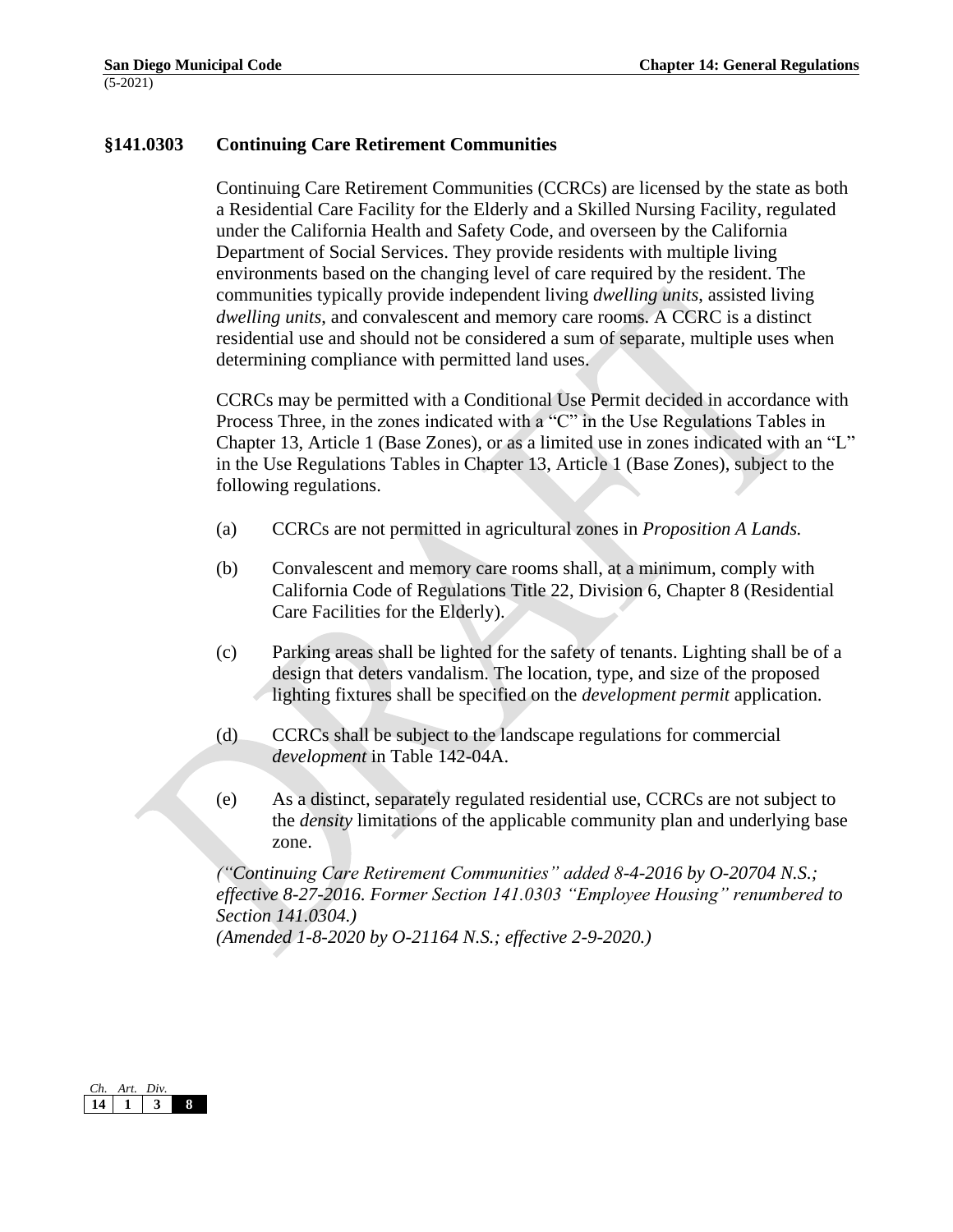## **§141.0304 Employee Housing**

Employee housing is housing provided for agricultural workers in accordance with the California Health and Safety Code, Employee Housing Act. Employee housing does not include housing for persons engaged in household domestic service. Employee housing is permitted as a limited use in the zones indicated with an "L" in the Use Regulations Tables in Chapter 13, Article 1 (Base Zones) subject to the regulations in Section 141.0304(a). Employee housing may be permitted with a Neighborhood Use Permit or a Conditional Use Permit in the zones indicated with an "N" or a "C," respectively, in the Use Regulations Tables in Chapter 13, Article 1 (Base Zones) subject to the regulations in Section 141.0304(b).

- (a) Limited Use Regulations
	- (1) Employee housing for 6 or fewer persons is permitted subject to the following regulations.
		- (A) The employee housing shall be qualified for a permit to operate under Health and Safety Code Section 17030.
		- (B) Employee housing is permitted for no more than 6 persons including *family* members.
		- (C) Employees and their *families* shall be housed within the *single dwelling unit* on the *premises*, or in a separate *structure* on the *premises* that is not a *dwelling unit*.
		- (D) Off-street parking shall be provided at a rate of 1 space for every 2 employees.
	- (2) Employee housing for 12 or fewer employees is permitted subject to the following regulations.
		- (A) The employee housing shall be qualified for a permit to operate under Health and Safety Code Section 17030.
		- (B) Employee housing is permitted for up to 12 employees, plus any *family* members.
		- (C) Agricultural employees may be employed off-site. All other employees must be employed on the *premises* containing the employee housing.

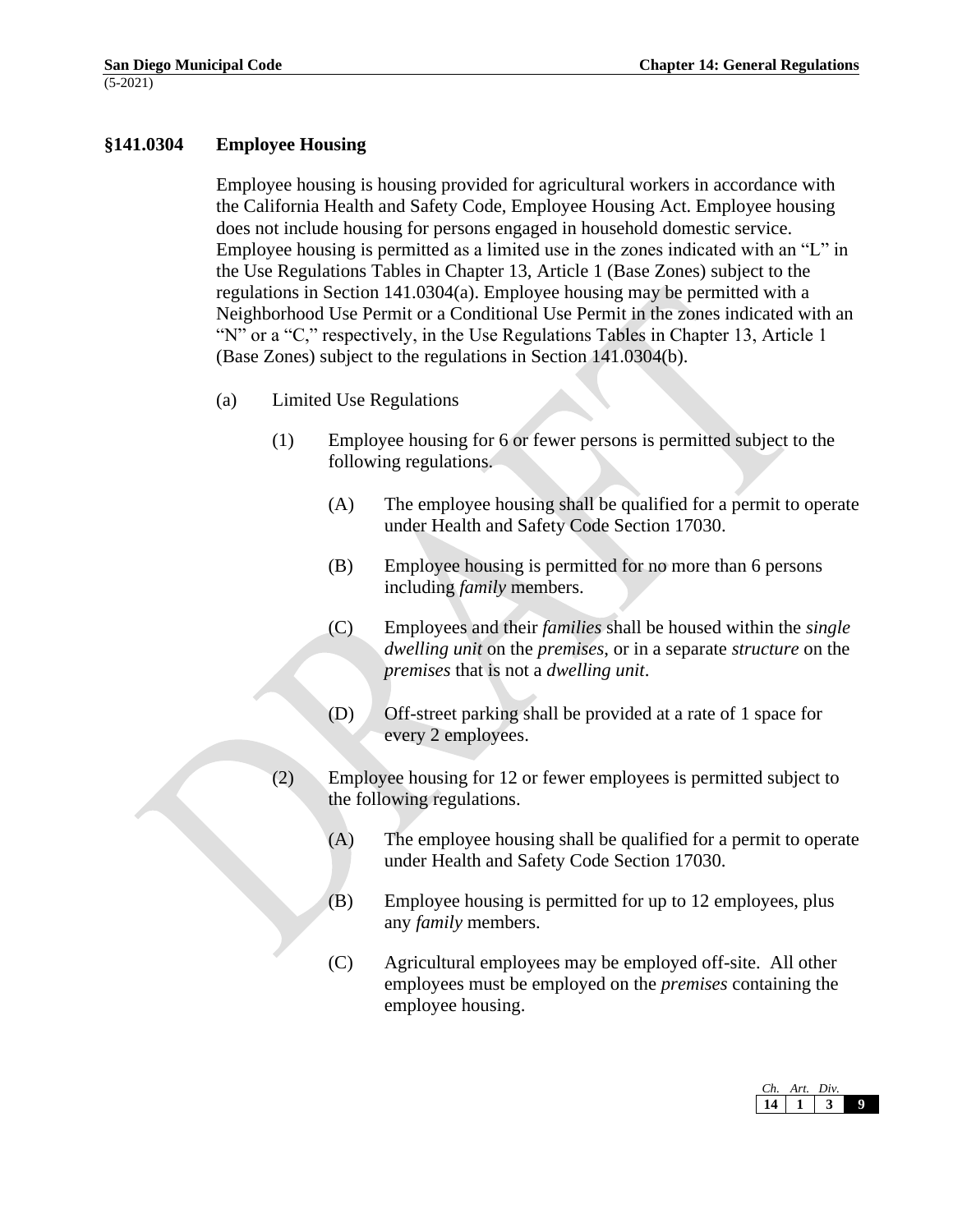- (D) Only one *structure* for employee housing may be permitted on the *premises*.
- (E) The employee housing is permitted in a separate *structure* on the *premises* that is not a *dwelling unit*.
- (F) Off-street parking shall be provided at a rate of 1 space for every 2 employees.
- (b) Neighborhood Use Permit and Conditional Use Permit Regulations
	- (1) Employee housing may be permitted for more than 12 employees, plus any *family* members.
	- (2) A minimum *lot* size of 10 acres is required for employee housing for more than 12 employees.
	- (3) Agricultural employees may be employed off-site. All other employees must be employed on the *premises* containing the employee housing.
	- (4) Only one *structure* for employee housing may be provided for every 10 acres of *lot* area.
	- (5) The *structure* for employee housing is permitted in addition to a *single dwelling unit* on the same *premises* and is subject to all development regulations of the base zone.
	- (6) Off-street parking shall be provided at a rate of 1 space for every 2 employees.

*(Added 12-9-1997 by O-18451 N.S.; effective 1-1-2000.) (Amended 11-13-08 by O-19803 N.S; effective 12-13-2008.) ("Employee Housing" renumbered from former Section 141.0303 and amended 8-4-2016 by O-20704 N.S.; effective 8-27-2016.)*

# **§141.0305 Fraternity Houses, Sorority Houses, and Student Dormitories**

Fraternity houses, sorority houses, and student dormitories are facilities that are designed or used as a residence for students enrolled at an institution of higher learning. Fraternity houses, sorority houses, and student dormitories may be permitted with a Conditional Use Permit decided in accordance with Process Three in the zones indicated with a "C" in the Use Regulations Tables in Chapter 13, Article 1 (Base Zones) subject to the following regulations.

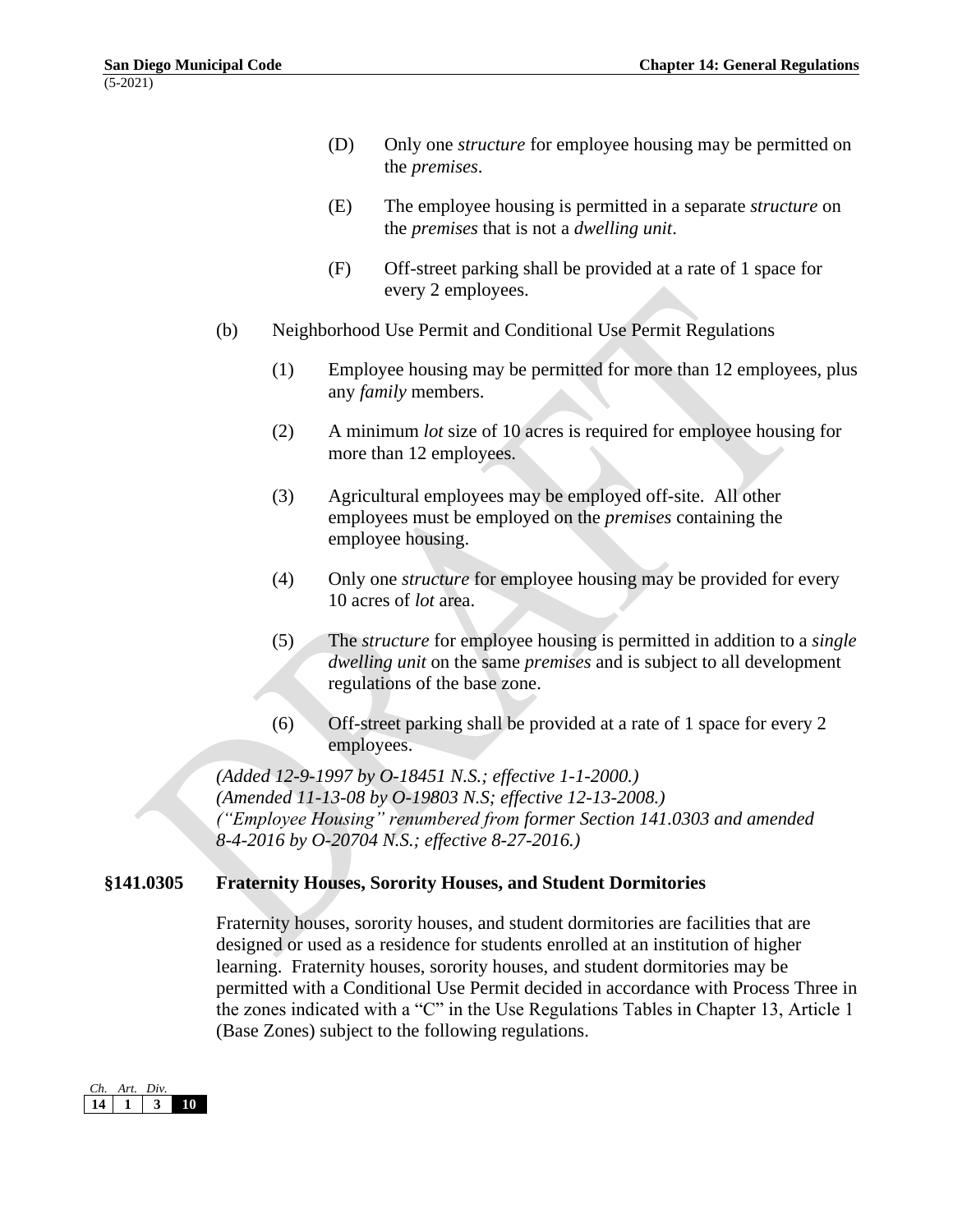- (a) Fraternity houses, sorority houses, and student dormitories may be permitted only in the following locations:
	- (1) Within an area specifically designated for these facilities by the applicable *land use plan*, or
	- (2) When the applicable *land use plan* does not contain a designated area, such facilities may be located within a 1-mile radius of the boundary of a college or university campus, in any of the following zones: RM-3-7, RM-3-8, RM-3-9, RM-4-10, and RM-4-11.
- (b) If the facility is not located on a college or university campus, off-street parking shall be provided as follows:
	- (1) At a rate of 1 parking space for each resident, or
	- (2) Through a parking agreement between the college or university with which the facility is affiliated and the *applicant*, which will allow the *applicant* to use college or university parking facilities to meet the parking requirement.
- (c) A resident manager is required to live on the *premises*.
- (d) The facility must be officially recognized by the college or university.
- (e) The frequency and duration of organized outdoor activities and social events shall be limited as needed to minimize adverse impacts on neighboring *development*.

*(Added 12-9-1997 by O-18451 N.S.; effective 1-1-2000.) (Amended 8-4-2011 by O-20081 N.S.; effective 10-6-2011.) ("Fraternity Houses, Sorority Houses, and Student Dormitories" renumbered from former Section 141.0304 on 8-4-2016 by O-20704 N.S.; effective 8-27-2016.)*

## **§141.0306 Garage, Yard, and Estate Sales**

Garage, yard, and estate sales are permitted as a limited use in the zones indicated with an "L" in the Use Regulations Tables in Chapter 13, Article 1 (Base Zones) subject to the following regulations.

- (a) Garage, yard, and estate sales are permitted only as an *accessory use* to a permitted dwelling unit.
- (b) The number of sales per *premises* shall not exceed three per year.

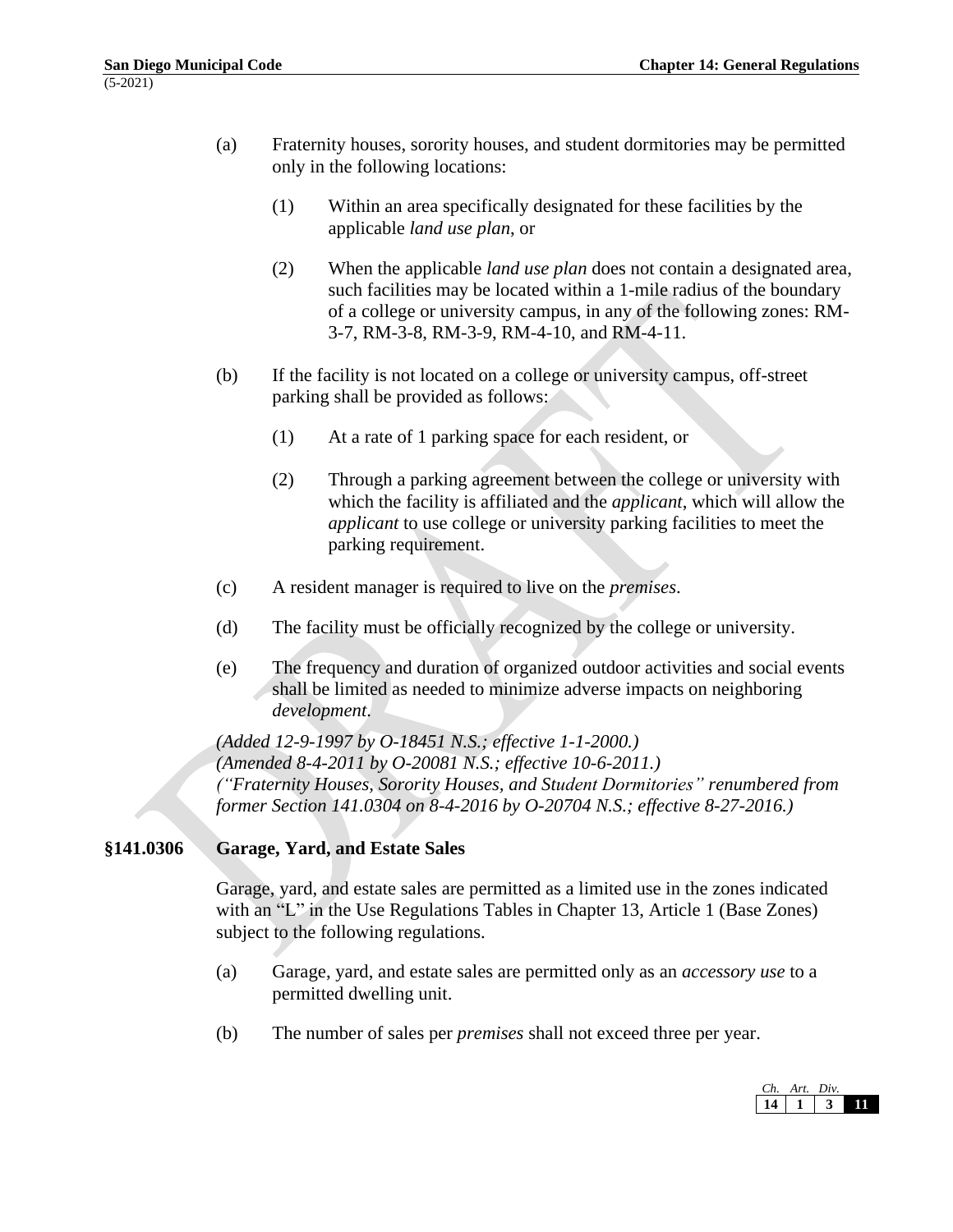(c) Each sale shall not exceed two consecutive calendar days.

*(Added 12-9-1997 by O-18451 N.S.; effective 1-1-2000.) ("Garage, Yard, and Estate Sales" renumbered from former Section 141.0305 on 8-4-2016 by O-20704 N.S.; effective 8-27-2016.)*

#### **§141.0307 Guest Quarters or Habitable Accessory Buildings**

Guest quarters or habitable *accessory buildings* are attached or detached accessory living quarters developed of habitable construction, and located on a *lot* with a *single dwelling unit* that do not provide complete, independent living facilities and do not have direct access to the primary *dwelling unit*. Guest quarters or habitable *accessory buildings* are solely for the use of the occupants of the primary *dwelling unit* or their guests or employees.

Guest quarters or habitable *accessory buildings* may be permitted accessory to a *single dwelling unit* as a limited use in accordance with Process One in the zones indicated with an "L" in the Use Regulations Tables in Chapter 13, Article 1 (Base Zones) subject to the following regulations.

- (a) A primary *dwelling unit* must exist on the *premises*. Concurrent construction of the primary *dwelling unit* and the guest quarters or habitable *accessory building* is permitted.
- (b) Guest quarters or habitable *accessory buildings* may occupy a maximum of 25 percent of the allowable *gross floor area* of the *premises.*
- (c) Guest quarters or habitable *accessory buildings* may be attached to or detached from the primary *dwelling unit* on the *premises*.
- (d) The *gross floor area* of the guest quarters or habitable *accessory buildings* shall be included in the *floor area ratio* calculation for the *premises*.
- (e) The guest quarters or habitable *accessory buildings* shall not contain a *kitchen*  or facilities for the storage and preparation of food. A bar sink and miniature refrigerator may be permitted.
- (f) For guest quarters or habitable *accessory buildings* located above a garage or other *accessory building*, the maximum *structure height* for flat-roofed *structures* is 21 feet. For sloped-roofed *structures* with a roof pitch of at least 3:12 (3 vertical feet to 12 horizontal feet), the maximum *structure height* is 30 feet.

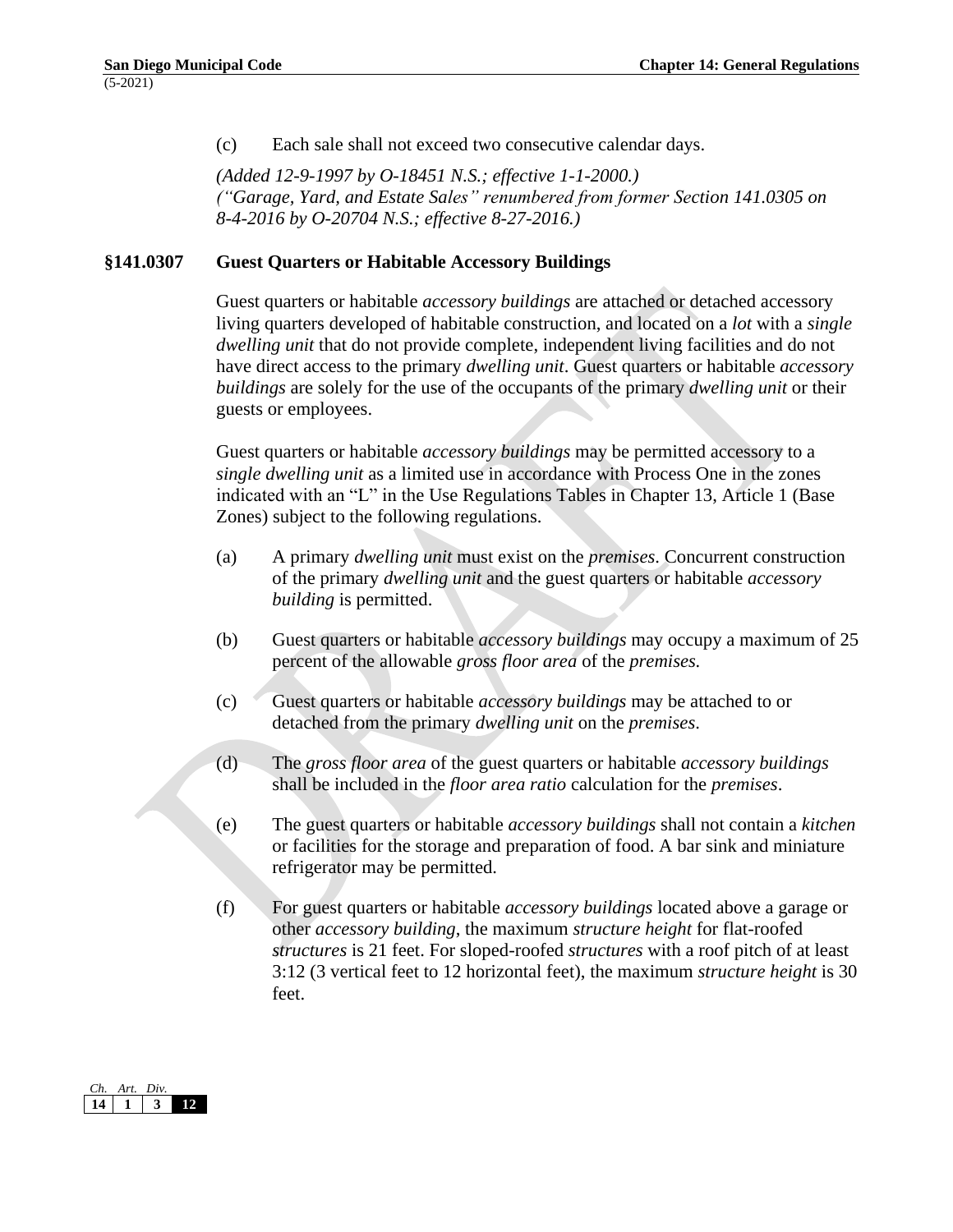- (g) Decks and staircases of not more than 3 feet in height may encroach into required *yards*.
- (h) *Roof decks*, including railings, shall not exceed the height limits in Section 141.0307(f).
- (i) Occupancy of a *premises* containing guest quarters or habitable *accessory buildings* shall be subject to the following:
	- (1) Guest quarters or habitable *accessory buildings* shall not be rented, leased, or sold as a separate *dwelling unit*.
	- (2) Before a Building Permit is issued for a guest quarters or habitable *accessory building*, the *record owner* shall submit a signed agreement with the City that neither the primary *dwelling unit* nor the guest quarters or habitable *accessory building* shall be sold or conveyed separately. The City will provide the agreement to the County Recorder for recordation.
	- (3) Guest quarters or habitable *accessory buildings* shall be used solely by the occupants of the primary *dwelling unit*, their guests, or their employees.

*(Amended 1-9-2001 by O-18910 N.S.; effective 8-8-2001.) (Amended 11-13-08 by O-19803 N.S; effective 12-13-2008.) (Retitled from "Guest Quarters" to "Guest Quarters or Habitable Accessory Buildings" and amended 8-4-2011 by O-20081 N.S.; effective 10-6-2011.) (Amended 6-18-2013 by O-20261 N.S.; effective 7-19-2013.) ("Guest Quarters or Habitable Accessory Buildings" renumbered from former Section 141.0306 and amended 8-4-2016 by O-20704 N.S.; effective 8-27-2016.) (Amended 8-9-2019 by O-21114 N.S.; effective 9-8-2019.)*

# **§141.0308 Home Occupations**

Home occupations are businesses conducted by residents on the *premises* of their homes. Home occupations, including cottage food operations authorized pursuant to California Government Code section 51035, are permitted as a limited use in the zones indicated with an "L" in the Use Regulations Tables in Chapter 13, Article 1 (Base Zones) subject to the following regulations. An *applicant* may deviate from the requirements in Section 141.0308(k) through (n) by obtaining a Neighborhood Use Permit in accordance with Section 126.0203.

(a) Home occupations are permitted only as *accessory uses* to a residential use.

| Art. | Div. |  |
|------|------|--|
|      |      |  |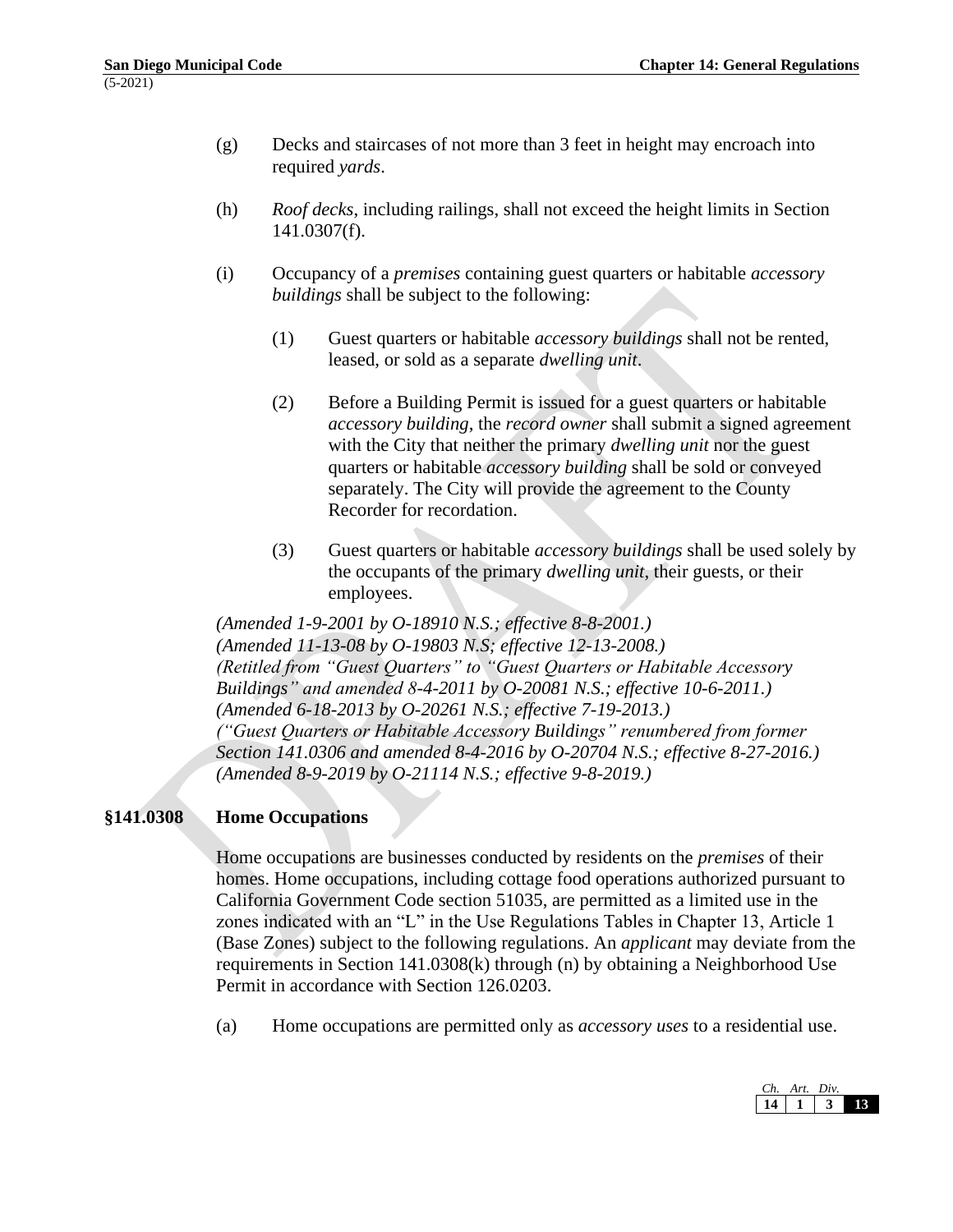- (b) Any products produced for sale must be manufactured by hand, grown on the *premises*, or prepared within a *kitchen* that meets the standards for cottage food operations in a *dwelling unit* in accordance with California Health and Safety Code section 114365.
- (c) The home occupation shall not result in the elimination or the reduction of required off-street parking.
- (d) *Signs* advertising the home occupation are not permitted. Other advertising shall not include the address of the *premises*.
- (e) Home occupations, except for horticultural uses permitted in Chapter 13, Article 1, Division 3 (Agricultural Base Zones) and Division 4 (Residential Base Zones), shall be conducted within an enclosed *structure* on the *premises*.
- (f) Materials or products associated with the home occupation on the *premises* must be stored within an enclosed *structure*.
- (g) Indoor storage of materials or products associated with the home occupation shall not exceed 1,000 cubic feet for the entire *premises* or any more restrictive limitations imposed by the Building and Housing Codes or the County Health Department.
- (h) The operation of the home occupation shall be consistent with permitted residential uses, shall not create any conditions that amount to a *public nuisance*, and shall not be detrimental to the residential neighborhood by causing increased noise, traffic, lighting, odor, or by violating any applicable ordinances or laws.
- (i) The resident of the *premises* shall not rent space to others in association with a home occupation.
- (j) Only a resident of the *premises* may engage in a home occupation on the *premises*.
- (k) Home occupations may have a maximum of one employee or partner on the *premises* between 7:00 a.m. and 7:00 p.m., Monday through Saturday. For the purpose of Section 141.0308(k) an employee does not include a resident of the home.

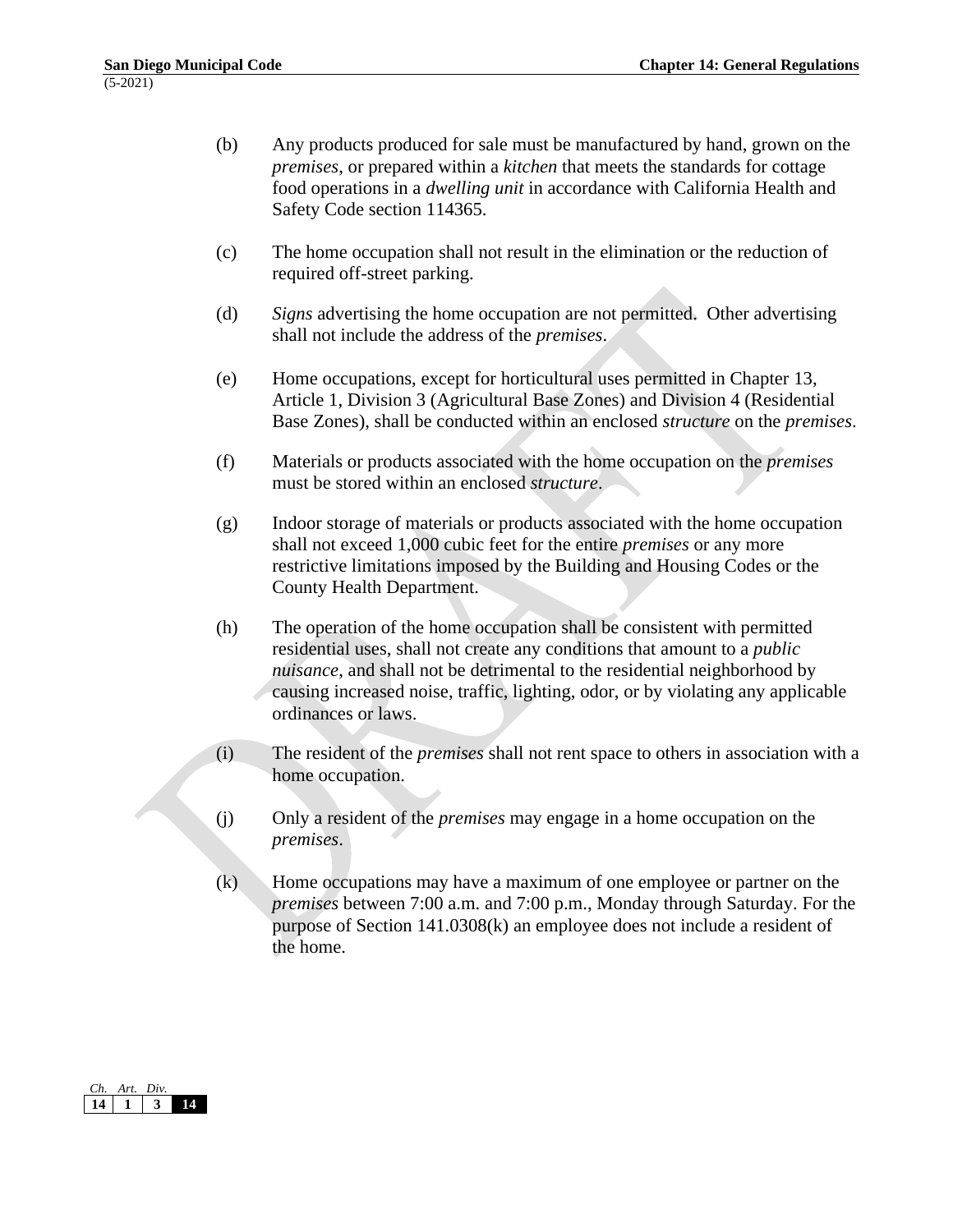- (l) Home occupations may have a maximum of one customer on the *premises* at a time, by appointment only, between 7:00 a.m. and 7:00 p.m., Monday through Saturday. Home occupations shall not host customers on the *premises* more frequently than one customer within a 2-hour time period.
- (m) Home occupations may have a maximum of one vendor on the *premises* at a time between 7:00 a.m. and 7:00 p.m., Monday through Saturday. Home occupations shall not host vendors on the *premises* more frequently than one vendor within a 2-hour time period.
- (n) A maximum of one vehicle for business-related purposes is permitted onstreet in the residentially zoned area and shall be parked in compliance with the regulations in Section 86.0139 if applicable.
	- (1) Business-related vehicles may not exceed a one-ton carrying capacity.
	- (2) Tow-trucks are not a permitted home occupation vehicle.

*(Added 12-9-1997 by O-18451 N.S.; effective 1-1-2000.) (Amended 4-5-2016 by O-20634 N.S.; effective 5-5-2016.)*

## **§141.0309 Interim Ground Floor Residential**

Residential *development* within commercial zones is permitted only when a commercial *structure* exists on the *premises* or is a part of the proposed *development*. Residential use is restricted on the ground *floor* in accordance with Section 131.0540. Interim ground *floor residential* may be permitted within existing commercial space in accordance with Process Two in the zones indicated with an "N" in the Use Regulations Tables in Chapter 13, Article 1 (Base Zones) subject to the following regulations:

- (a) The change of a *development* site from commercial to residential use shall be in compliance with the California Building Code and California Fire Code for the residential use at the time of the conversion.
- (b) The Neighborhood Use Permit shall expire no later than 10 years from the date of issuance.
- (c) No additional parking is required for interim ground *floor* residential use.

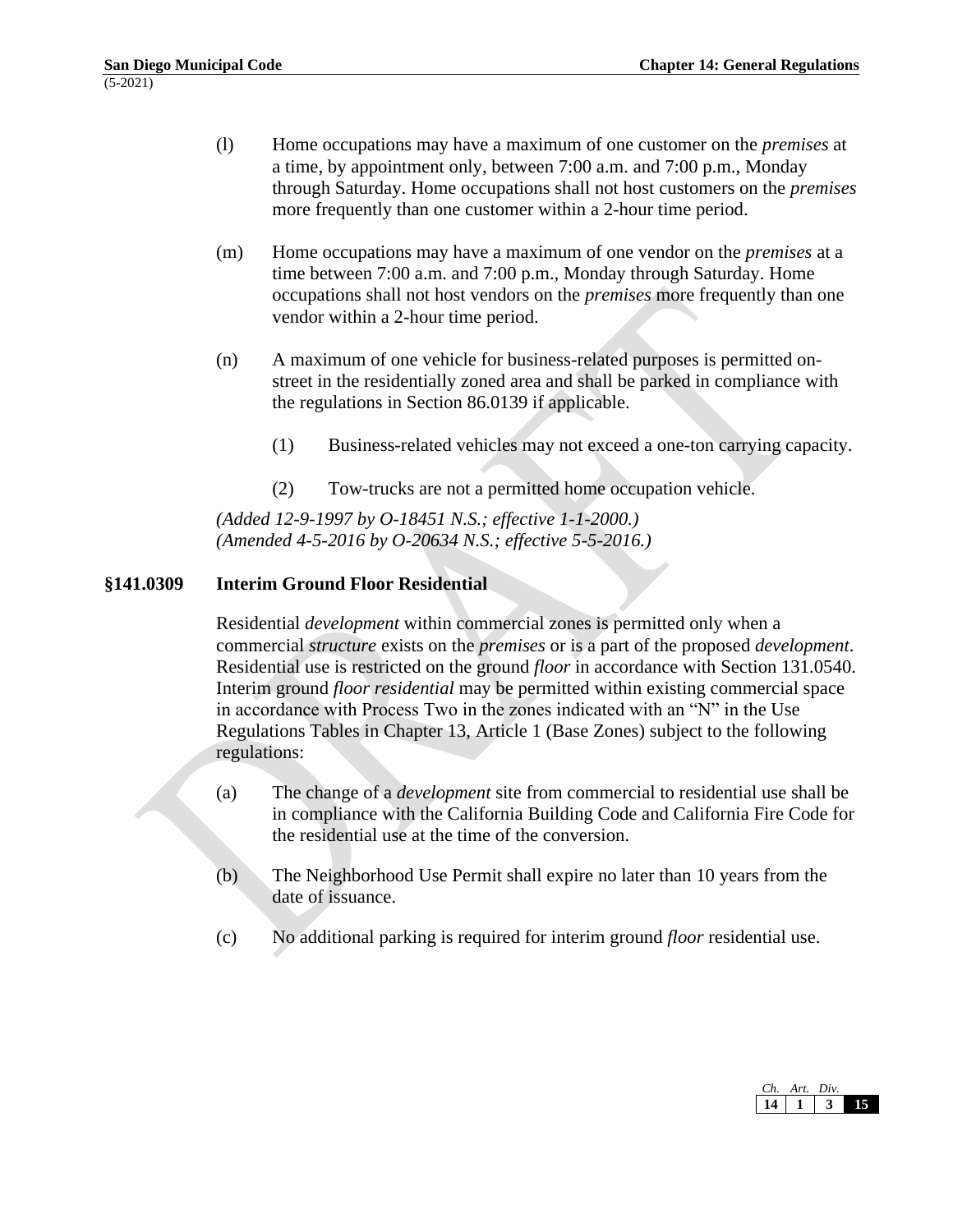(d) The decision maker shall make the findings in Section 126.0205(a) through (d).

*("Interim Ground Floor Residential" added 8-9-2019 by O-21114 N.S.; effective 9-8-2019.) (Amended 2-1-2021 by O-21288 N.S.; effective 3-3-2021.)*

**[Editors Note:** Amendments as adopted by O-21288 N.S. will not apply within the Coastal Overlay Zone until the California Coastal Commission certifies it as a Local Coastal Program Amendment.

Click the link to view the Strikeout Ordinance highlighting changes to prior language [http://docs.sandiego.gov/municode\\_strikeout\\_ord/O-21288-SO.pdf](http://docs.sandiego.gov/municode_strikeout_ord/O-21288-SO.pdf) ]

## **§141.0311 Live/Work Quarters**

Live/work quarters are studio spaces in buildings that were originally designed for industrial or commercial occupancy that have been converted to integrate living space into the work space. Live/work quarters are permitted as a limited use in the zones indicated with an "L" in the Use Regulations Tables in Chapter 13, Article 1 (Base Zones) subject to the following regulations.

- (a) The minimum floor area of a live/work quarters shall be 500 square feet.
- (b) A maximum of 49 percent of the floor area of each live/work quarters may be used or arranged for residential purposes such as sleeping, *kitchen*, bathroom, and closet area.
- (c) Each live/work quarters shall be separated by walls from other live/work quarters or other uses in the building.
- (d) Access to the live/work quarters shall be provided only from common access areas, halls, or corridors and shall not be from other live/work quarters or other uses in the building.
- (e) Access to each live/work quarters shall be clearly identified in order to provide for emergency services.
- (f) The non-residential use shall be managed by the resident.
- (g) Live/work quarters shall not be used for classroom instructional use, storage of flammable liquids or hazardous materials, welding or any open-flame work.

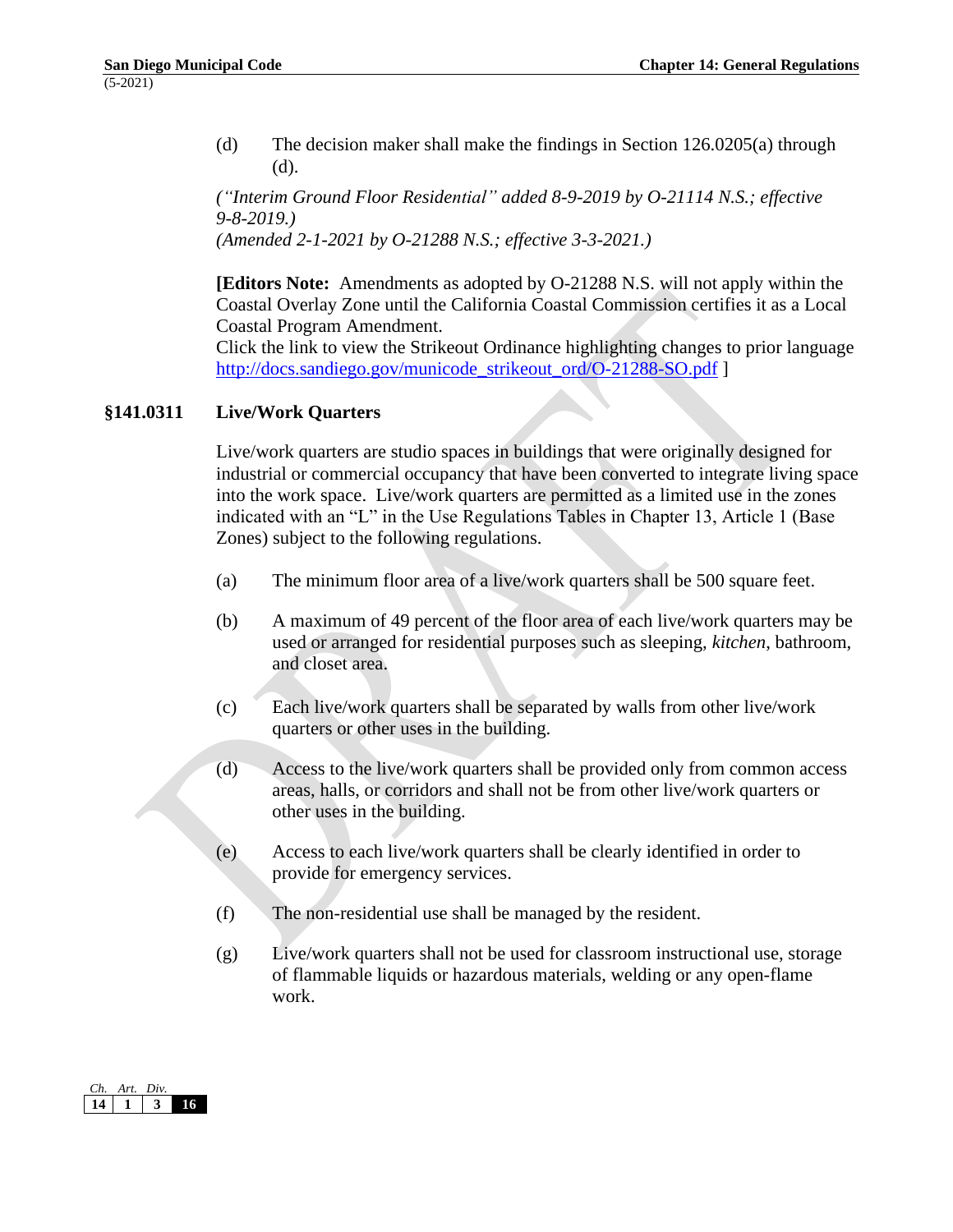(h) The required parking spaces for the non-residential use shall be in compliance with Section 142.0560. The parking spaces shall not require designation for residential or non-residential uses.

*(Added 12-9-1997 by O-18451 N.S.; effective 1-1-2000.) (Amended 9-18-2018 by O-20985 N.S.; effective 10-18-18.)*

## **§141.0312 Residential Care Facilities**

Residential care facilities provide in-house treatment or rehabilitation programs for residents on a 24-hour basis. Residential care facilities include drug and alcohol rehabilitation and recovery facilities and residential and community care facilities as defined by the state or county.

Residential care facilities for 7 to 12 persons may be permitted with a Conditional Use Permit decided in accordance with Process Three, and residential care facilities for 13 or more persons may be permitted with a Conditional Use Permit decided in accordance with Process Four, in the zones indicated with a "C" in the Use Regulations Tables in Chapter 13, Article 1 (Base Zones) subject to the following regulations.

- (a) Residential care facilities are not permitted in agricultural zones in *Proposition A Lands*
- (b) Only one residential care facility may be permitted per *lot* or *premises*.
- (c) Residential care facilities are not permitted within 1/4 mile of another residential care facility, measured from *property line* to *property line* in accordance with Section 113.0225.
- (d) The facility shall provide at least 70 square feet of sleeping space for each resident, not including closet or storage space, multipurpose rooms, bathrooms, dining rooms, and halls.
- (e) Sleeping areas shall not be used as a public or general passageway to another room, bath, or toilet.
- (f) The facility shall provide at least 5 square feet of living area per bed, not including sleeping space, dining, and *kitchen* areas.
- (g) The facility shall provide at least 8 square feet of storage area (closet or drawers) per bed.

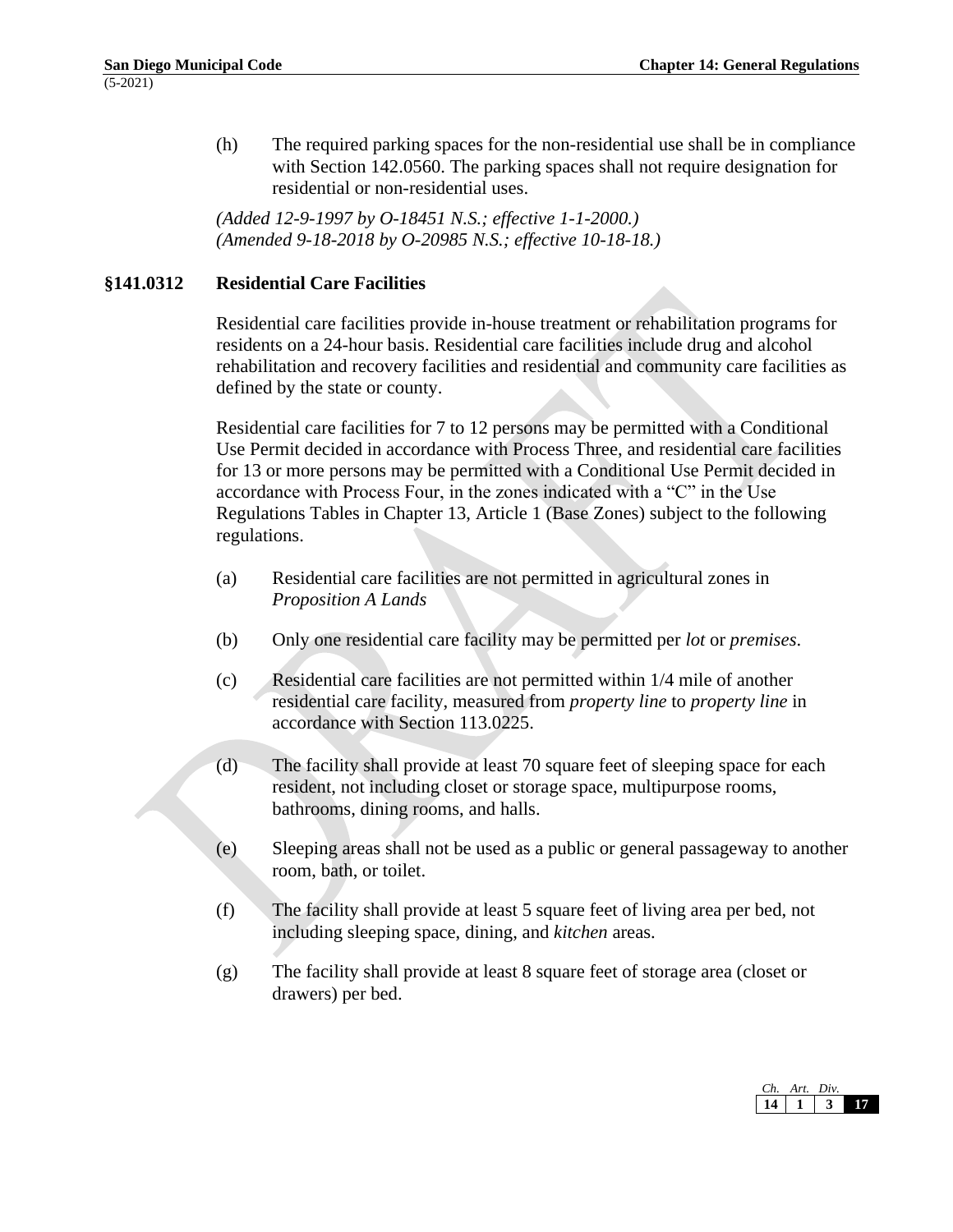- (h) The facility shall provide one full bathroom including sink, toilet, and shower or bathtub for every seven beds.
- (i) The center shall provide at least one *off-street parking space* for each employee and one *off-street parking space* for every seven beds. Additional parking may be required by the decision maker.
- (j) Conversion of an existing garage or reduction in the amount of off-*street* parking to provide a residential care facility is not permitted.

*(Added 12-9-1997 by O-18451 N.S.; effective 1-1-2000; amended 6-19-2000 by O-18814 N.S.) (Amended 4-8-2008 by O-19734 N.S; effective 5-8-2008.)*

*(Amended 2-1-2021 by O-21288 N.S.; effective 3-3-2021.)*

**[Editors Note:** Amendments as adopted by O-21288 N.S. will not apply within the Coastal Overlay Zone until the California Coastal Commission certifies it as a Local Coastal Program Amendment.

Click the link to view the Strikeout Ordinance highlighting changes to prior language [http://docs.sandiego.gov/municode\\_strikeout\\_ord/O-21288-SO.pdf](http://docs.sandiego.gov/municode_strikeout_ord/O-21288-SO.pdf) ]

## **§141.0313 Transitional Housing Facilities**

Transitional housing facilities offer residential accommodations for a specified period of time, mental health support and counseling services, and other support services to prepare *families* and individuals for independent living. Transitional housing facilities do not include drug or alcohol in-house treatment or rehabilitation facilities, work furlough or probationary residential facilities, or emergency shelters.

Transitional housing facilities are permitted as a limited use in zones indicated with an "L" and may be permitted with a Conditional Use Permit decided in accordance with Process Five, in the zones indicated with a "C" in the Use Regulations Tables in Chapter 13, Article 1 (Base Zones) subject to the regulations below. Section 112.0509(b) requiring a Planning Commission recommendation for Process Five applications shall not be applicable to transitional housing facilities.

- (a) Transitional housing is not permitted in agricultural zones in *Proposition A Lands*.
- (b) Only one transitional housing facility may be permitted per *lot* or *premises*.

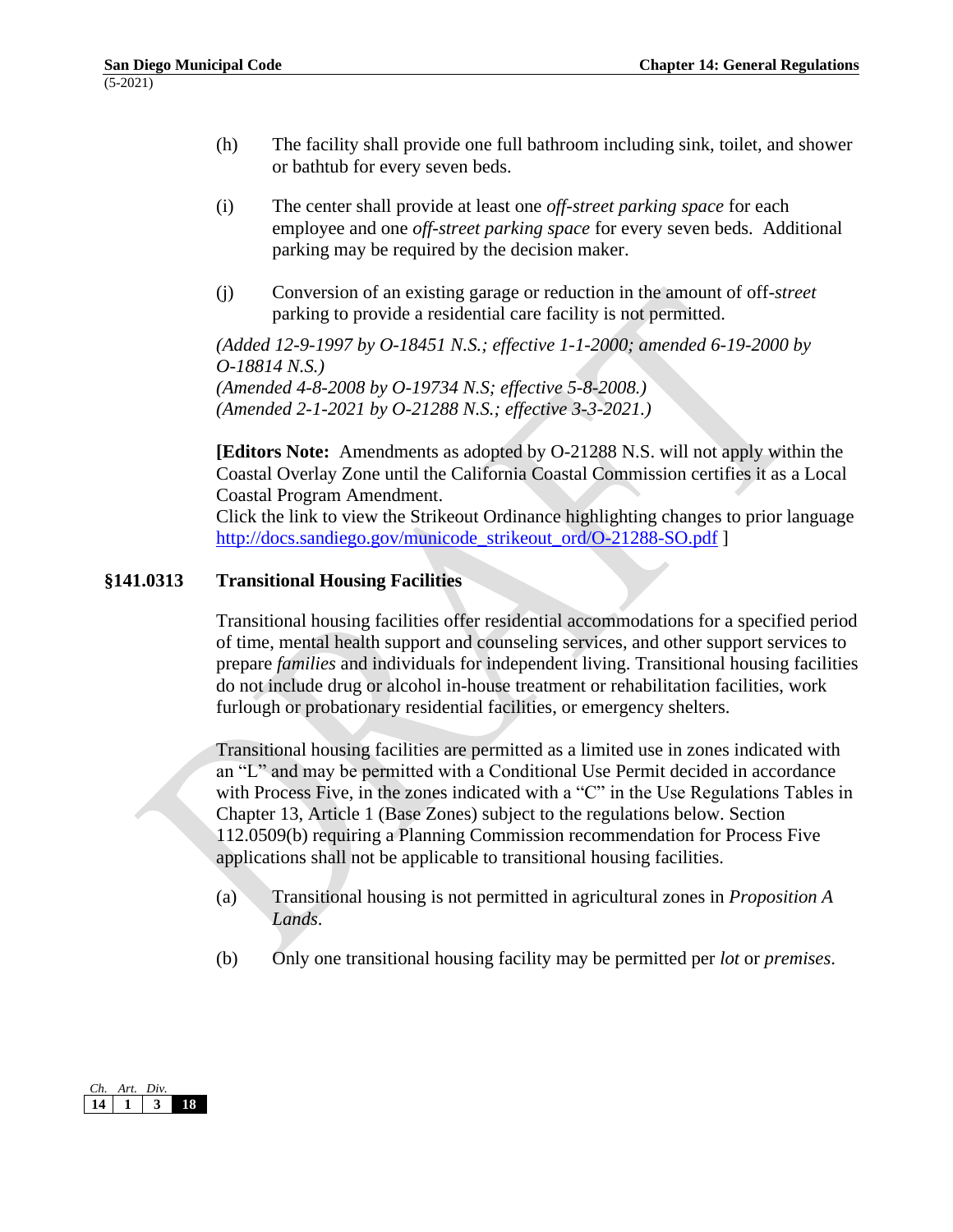- (c) The facility shall provide at least 70 square feet of sleeping space for each resident, not including closet or storage space, multipurpose rooms, bathrooms, dining rooms, and halls.
- (d) Sleeping areas shall not be used as a public or general passageway to another room, bath, or toilet.
- (e) The facility shall provide at least 5 square feet of living area per bed, not including sleeping space, dining areas, and *kitchen* areas.
- (f) The facility shall provide at least 8 square feet of storage area (closet or drawers) per bed.
- (g) The facility shall provide one full bathroom including sink, toilet, and shower or bathtub for every seven beds.
- (h) The name and emergency contact phone number of an operator or manager shall be posted outside the facility in a location visible to the public from the *public right-of-way* in character size at least two inches in height.
- (i) On-site supervision of the *premises* shall be provided at all times. At least one staff member shall be located on the *premises* 24 hours per day.
- (j) The *applicant* shall provide the City with a Description of Services and Property Management Plan to the satisfaction of the City Manager. Should any change to the proposed Description of Services and Property Management Plan occur after project construction, the project owner or manager shall provide the City with an updated plan within 90 days of the change. The Description of Services and Property Management Plan shall include all of the following:
	- (1) Information regarding the supportive services that will be provided onsite or off-site to those residing on the *premises*, including:
		- (A) A description of the services to be provided;
		- (B) The location where the services will be provided;
		- (C) The name of the person or entity that will provide the services;
		- (D) The funding source for the services; and
		- (E) The number of employees.

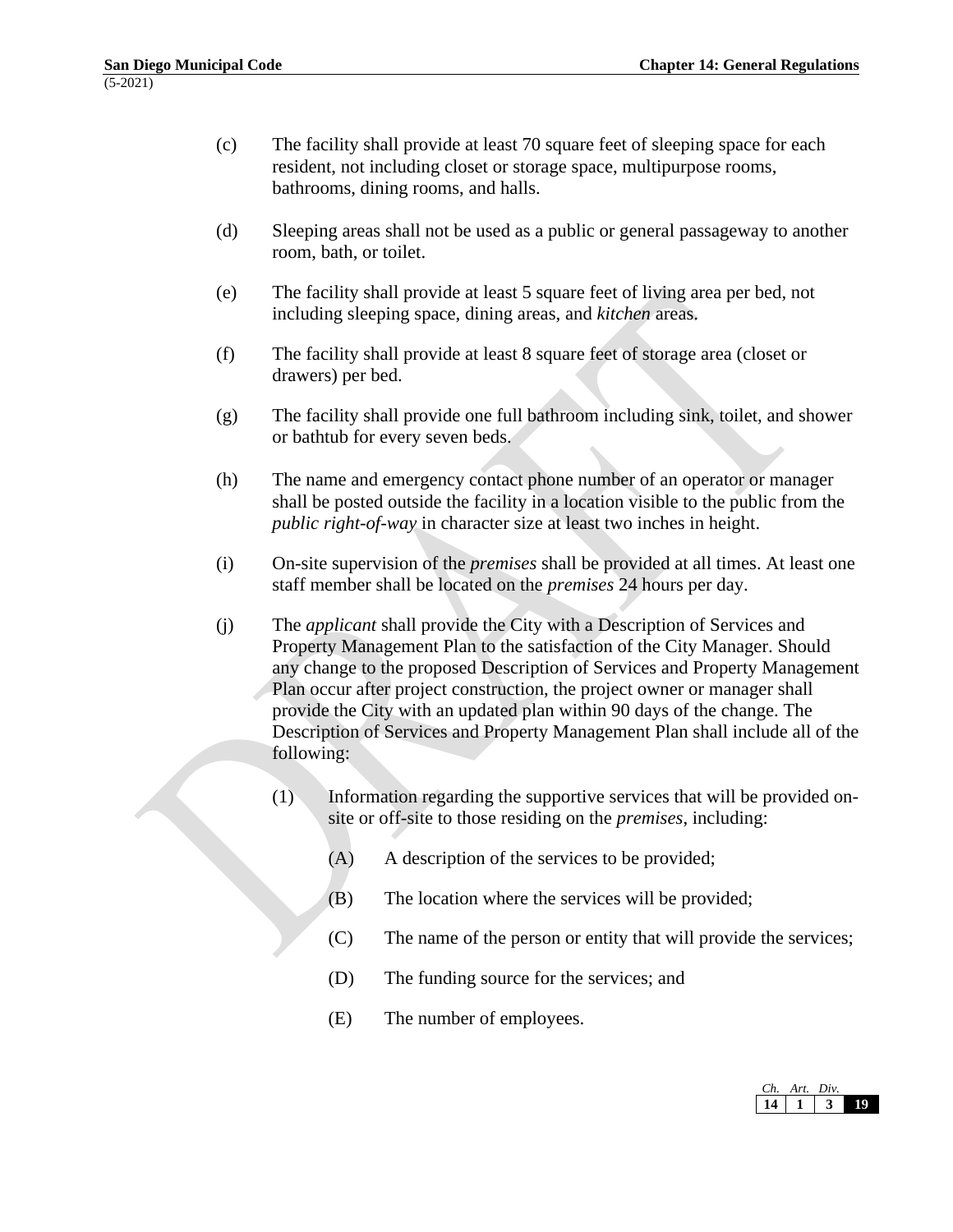- (2) Information regarding how the property will be managed, including:
	- (A) A plan to minimize loitering in the vicinity of the facility; and
	- (B) A litter control plan to provide for the removal of litter in the vicinity of the facility on a regular basis.

*(Added 12-9-1997 by O-18451 N.S.; amended 9-29-1998 by O-18589 N.S.; effective 1-1-2000.) (Amended 4-8-2008 by O-19734 N.S; effective 5-8-2008.) (Amended 8-9-2019 by O-21114 N.S.; effective 9-8-2019.)*

## **§141.0314 Watchkeeper's Quarters**

Watchkeeper's quarters are permitted as a limited use in the zones indicated with an "L" in the Use Regulations Tables in Chapter 13, Article 1 (Base Zones) subject to the following regulations.

- (a) Watchkeeper's quarters are permitted only as an *accessory use* to a use allowed by the zone.
- (b) Watchkeeper's quarters are permitted only within a permanent *structure*.
- (c) Watchkeeper's quarters shall not exceed 1,200 square feet in *gross floor area* and shall be included in the *floor area ratio* calculation for the *premises*.
- (d) Watchkeeper's quarters may include full living facilities, including a *kitchen*.
- (e) Except where associated with storage yards or mini-warehouses, watchkeeper's quarters shall be attached to the rear of the primary *structure* or, if detached, shall be located between the rear *setback* and the primary *structure*.

*(Added 12-9-1997 by O-18451 N.S.; effective 1-1-2000.)*

# **§141.0315 Permanent Supportive Housing**

*Permanent supportive housing* is permitted as a limited use in the zones indicated with an "L" in the Use Regulations Tables in Chapter 13, Article 1 (Base Zones) subject to the following regulations:

(a) *Permanent supportive housing* units within the *development* shall have a recorded affordability restriction for no less than 55 years.

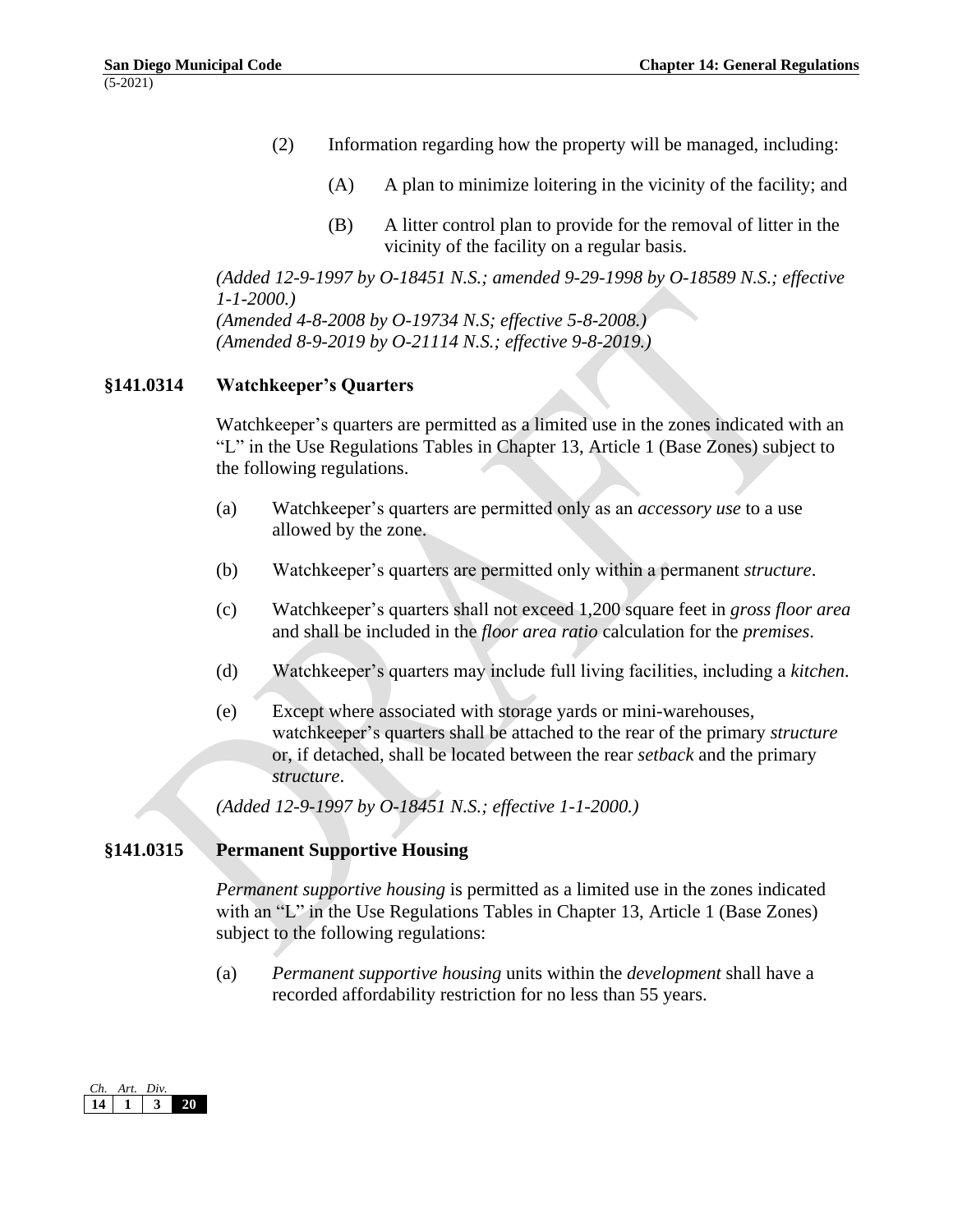- (b) The name and emergency contact phone number of an operator or property manager shall be posted on the *premises* in a location visible to the public from the *public right-of-way* in character size at least two inches in height.
- (c) On-site supervision of the *premises* shall be provided at all times. At least one staff member of the operator or project manager shall be located on the *premises* 24 hours per day.
- (d) The *applicant* shall provide the City with a Description of Services and Property Management Plan to the satisfaction of the City Manager. Should any change to the proposed Description of Services and Property Management Plan occur after project construction, the project owner or manager shall provide the City with an updated plan within 90 days of the change. The Description of Services and Property Management Plan shall include all of the following:
	- (1) Information regarding the supportive services that will be provided onsite or off-site to those residing on the *premises*, including:
		- (A) A description of the services to be provided;
		- (B) The location where the services will be provided;
		- (C) The name of the person or entity that will provide the services;
		- (D) The funding source for the services; and
		- (E) The number of employees.
	- (2) Information regarding how the property will be managed, including:
		- (A) A plan to minimize loitering in the vicinity of the facility; and
		- (B) A litter control plan to provide for the removal of litter in the vicinity of the facility on a regular basis.

*("Permanent Supportive Housing" added 8-9-2019 by O-21114 N.S.; effective 9-8-2019.)*

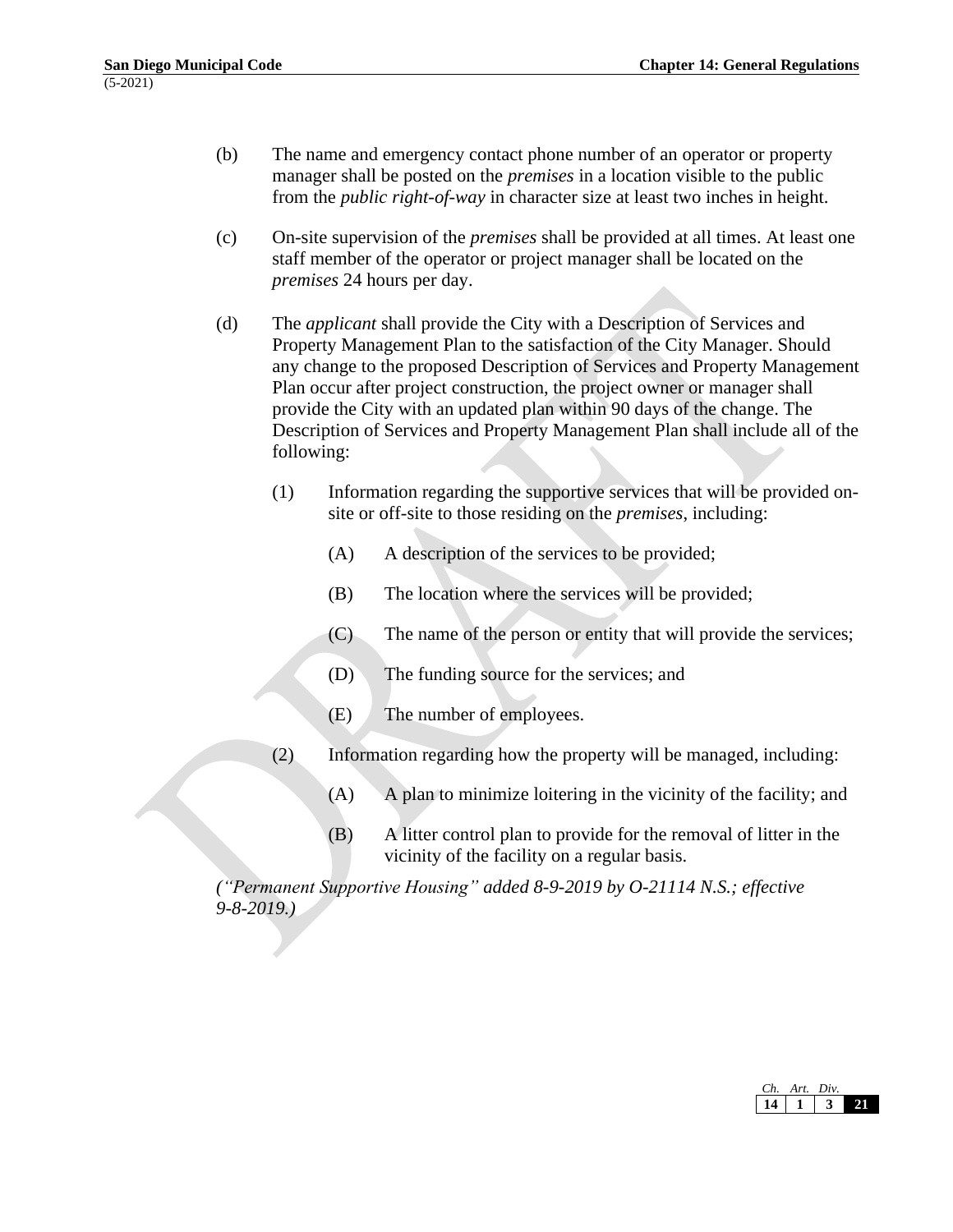## **§141.0317 Low Barrier Navigation Center**

A low barrier navigation center means a Housing First, low-barrier*,* service enriched shelter focused on moving people into permanent housing that provides temporary living facilities while case managers connect individuals experiencing homelessness to income, public benefits, health services, shelter, and housing. *"*Low barrier*"* refers to best practices to reduce barriers to entry, including the presence of partners if it is not a population-specific site, pets, storage of possessions, and privacy.

A low barrier navigation center is permitted as a limited use in the zones indicated with an "L" in the Use Regulations Tables in Chapter 13, Article 1 (Base Zones) subject to the following requirements:

- (a) The navigation center shall offer services to connect people to permanent housing through a services plan that identifies services staffing.
- (b) The navigation center shall be linked to the San Diego Coordinated Entry System administered by the San Diego Regional Task Force on the Homeless or a comparable coordinated entry system administered in accordance with Section 576.400(d) or Section 578.7(a)(8) of Title 24 of the Code of Federal Regulations, as applicable and in effect on January 1, 2020.
- (c) The navigation center shall comply with Chapter 6.5 (commencing with Section 8255) of Division 8 of the Welfare and Institutions Code.
- (d) The navigation center shall have a system for entering information regarding client stays, client demographics, client income, and exit destination through the local Homeless Management Information System, as defined by Section 578.3 of Title 24 of the Code of Federal Regulations.

*("Low Barrier Navigation Center" added 10-30-2020 by O-21254 N.S.; effective 11-29-2020.)*

**[Editors Note:** Amendments as adopted by O-21254 N.S. will not apply within the Coastal Overlay Zone until the California Coastal Commission certifies it as a Local Coastal Program Amendment.

Click the link to view the Strikeout Ordinance highlighting changes to prior language [http://docs.sandiego.gov/municode\\_strikeout\\_ord/O-21254-SO.pdf\]](http://docs.sandiego.gov/municode_strikeout_ord/O-21254-SO.pdf)

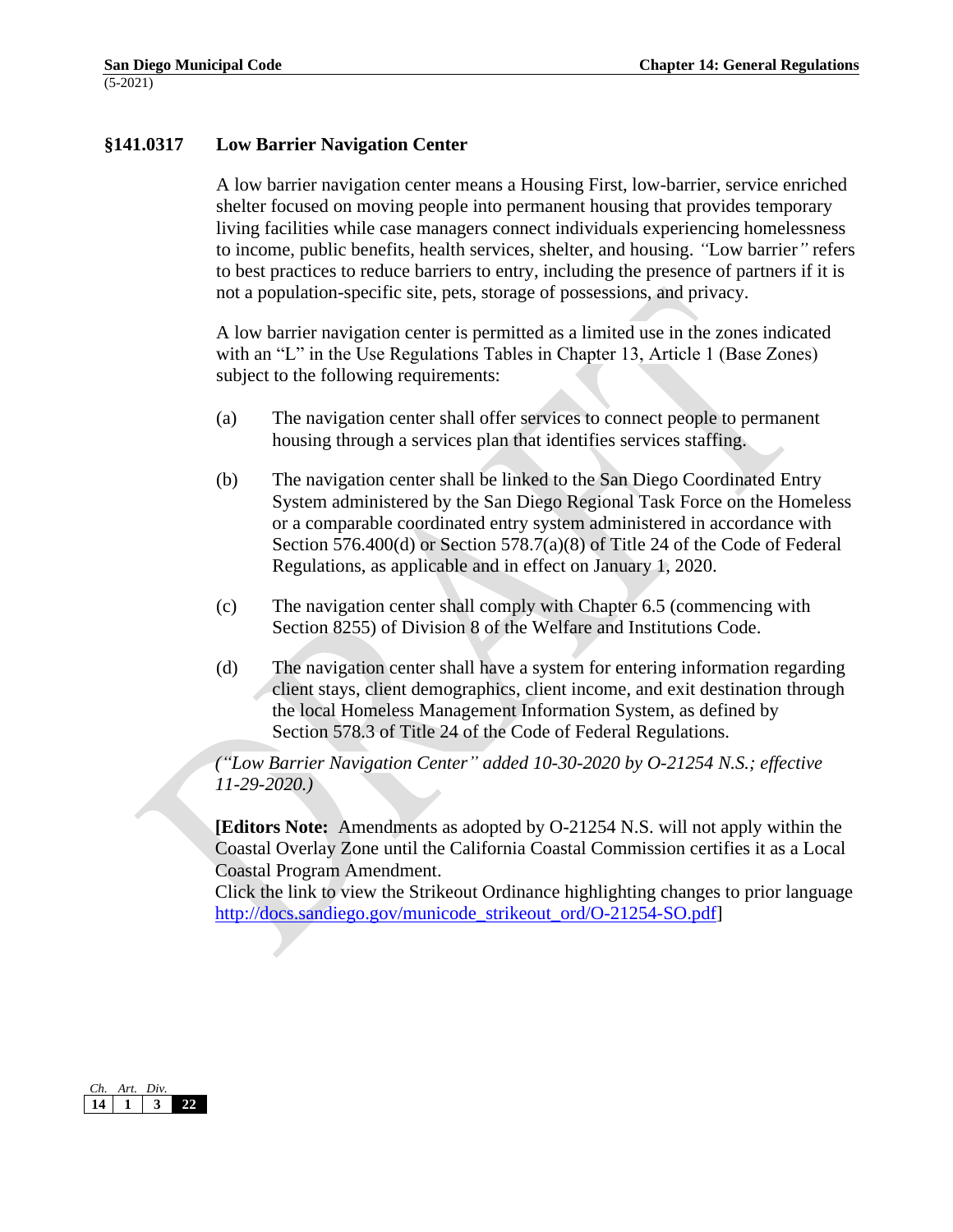## **§141.0318 Movable Tiny Houses**

*Movable tiny houses* are permitted as a limited use in accordance with Process One in the zones indicated with an "L" in the Use Regulations Tables in Chapter 13, Article 1 (Base Zones) and Chapter 15, Article 1, Division 4 (General and Supplemental Regulations), subject to the following regulations.

- (a) *Development* Regulations
	- (1) A *movable tiny house* shall be:
		- (A) licensed and registered with the California Department of Motor Vehicles; and
		- (B) exempt from parking regulations.
	- (2) A *movable tiny house* shall not:
		- (A) be larger than allowed by California state law for movement on public highways;
		- (B) exceed one story;
		- (C) be able to move under its own power; or
		- (D) have a separate address from the primary *dwelling unit*.
	- (3) A *movable tiny house* shall be located:
		- (A) on a *premises* adjacent to a *public right-of-way* that is at least 20 feet wide. Exterior portions of a *movable tiny house* shall not be located more than 150 feet from the *public right-of-way*. A *movable tiny house* shall be accessed from the *public rightof-way* by a path that is at least 5 feet wide;
		- (B) behind or to the side of the primary *dwelling unit* and not in any front yard; and
		- (C) at a fire separation distance of at least 5 feet from an adjacent *lot* line and at least 10 feet from any other structures on the *premises*.

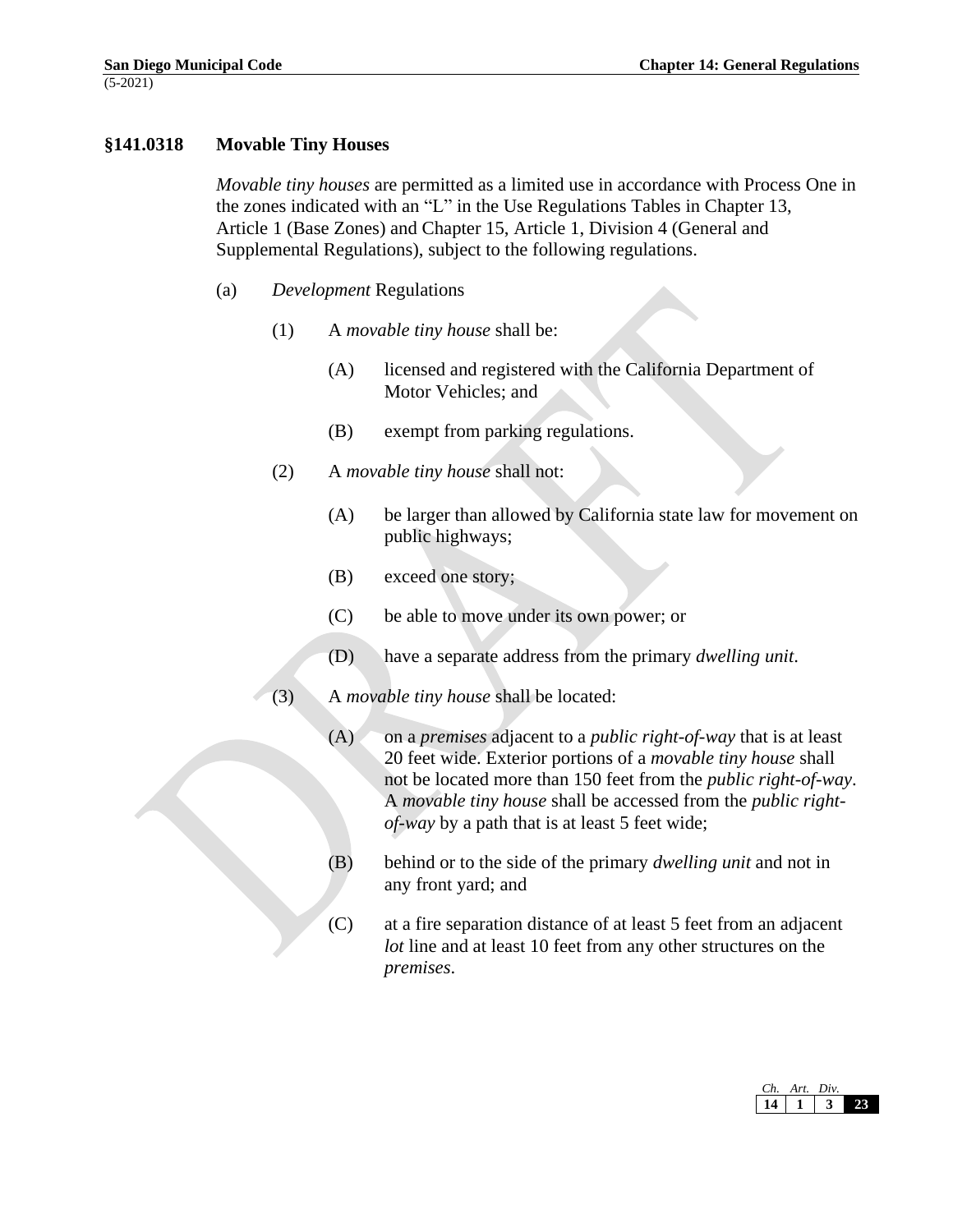- (4) A *movable tiny house* shall not be located within:
	- (A) a brush management zone established pursuant to Section 142.0412; or
	- (B) the *MHPA*.
- (5) When sited on a *premises*, the undercarriage, including wheels, axles, tongue, and hitch, shall be concealed from view. The wheels shall not be removed and shall sit with leveling or support jacks on a paving surface designed in accordance with Section 142.0560(h)(1).
- (6) All mechanical equipment, including heating, ventilation, and air conditioning, shall be incorporated into the structure and not located on the roof.
- (7) A *movable tiny house* shall be connected to water, sewer, and electric utilities. Connections to natural gas are prohibited.
- (8) A *movable tiny house* shall comply with the National Fire Protection Association 1192 Standard on Recreational Vehicles or the American National Standards Institute A119.5 Park Model Recreational Vehicle Standard. A *movable tiny house* shall be certified by a recognized national certification body as complying with one of these standards and a certified label shall be placed on the *movable tiny house* to demonstrate compliance.
- (9) When located on a *premises* where the primary *dwelling unit* is protected with an automatic fire sprinkler system in accordance with Section R313 of the California Residential Code, a *movable tiny house* shall be protected with an automatic fire sprinkler system.
- (10) When located within the Very High Fire Hazard Severity Zone, as established pursuant to Chapter 5, Article 5, Division 94, a *movable tiny house* shall satisfy the following additional requirements:
	- (A) A *movable tiny house* shall be protected with an automatic fire sprinkler system in compliance with Section R313 of the California Residential Code even if located on a *premises* where the primary *dwelling unit* is not protected with an automatic fire sprinkler system;